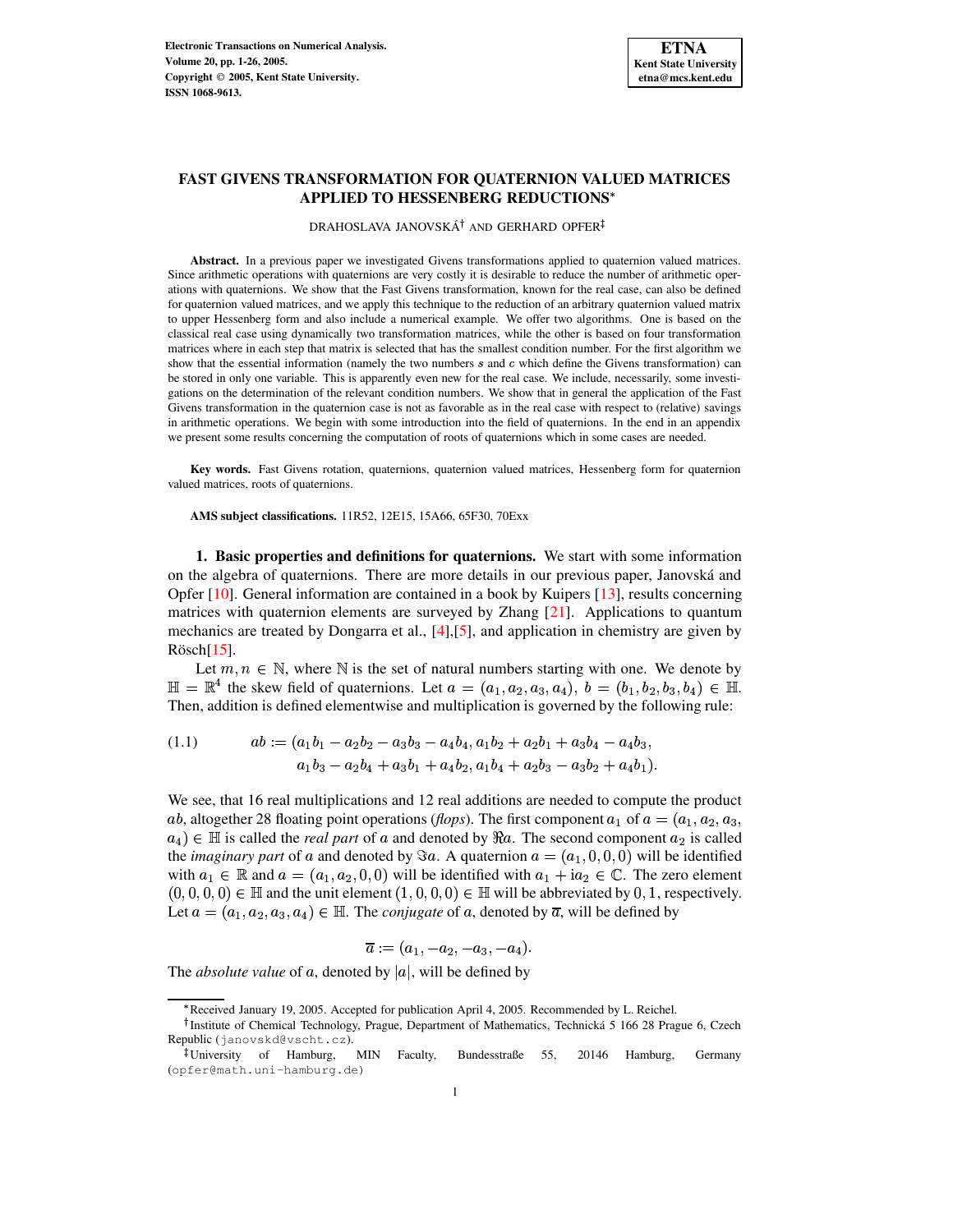**ETNA Kent State University etna@mcs.kent.edu**

2 D. JANOVSKÁ and G. OPFER

$$
|a|:=\sqrt{a_1^2+a_2^2+a_3^2+a_4^2}.
$$

There are the following important rules:

$$
\Re(ab) = \Re(ba),
$$
  
\n
$$
|ab| = |ba| = |a||b|,
$$
  
\n
$$
|a|^2 = a \overline{a} = \overline{a} a,
$$
  
\n
$$
\overline{a b} = \overline{b} \overline{a},
$$
  
\n
$$
a^{-1} = \frac{\overline{a}}{|a|^2}, a \neq 0,
$$
  
\n
$$
(a b)^{-1} = b^{-1} a^{-1}, a, b \neq 0.
$$

We denote by  $\mathbb{H}^n$  the normed vector space of *n*-vectors formed by quaternions, where the norm of  $\mathbf{x} := (x_1, x_2, \ldots, x_n) \in \mathbb{H}^n$  will be defined by

$$
||\mathbf{x}|| := \sqrt{|x_1|^2 + |x_2|^2 + \cdots + |x_n|^2},
$$

and by  $\mathbb{H}^{m \times n}$  the set of all  $(m \times n)$ -matrices with elements from  $\mathbb{H}$ . We note here, that these matrices act as *linear mappings*  $\ell : \mathbb{H}^n \to \mathbb{H}^m$  only in the following sense:

$$
\ell(\mathbf{x} + \mathbf{y}) = \ell(\mathbf{x}) + \ell(\mathbf{y}), \quad \mathbf{x}, \mathbf{y} \in \mathbb{H}^n,
$$
  

$$
\ell(\mathbf{x}\alpha) = \ell(\mathbf{x})\alpha, \quad \mathbf{x} \in \mathbb{H}^n, \alpha \in \mathbb{H}.
$$

The converse is also true: A linear mapping  $\ell$  defined by the above two properties is always represented by a matrix. This follows from standard arguments.

Let  $A \in \mathbb{H}^{m \times n}$ . By  $A^T \in \mathbb{H}^{n \times m}$  we understand the *transposed matrix* of A where the rows and columns are exchanged. By  $A \in \mathbb{H}^{m \times n}$  we understand the matrix which is formed by conjugation of all its elements. Finally,

$$
\mathbf{A}^* := (\overline{\mathbf{A}})^{\mathrm{T}} = \overline{\mathbf{A}^{\mathrm{T}}}.
$$

In case  $A^* = A$ , we call A *Hermitean*. The zero element of  $\mathbb{H}^n$  and of  $\mathbb{H}^{m \times n}$  will be denoted by 0. From the context it will become clear which zero element is meant. Elements in  $\mathbb{H}^n$  will be denoted by boldface Latin lower case letters, where for matrices in  $\mathbb{H}^{m \times n}$ normally boldface Latin capital letters are used. A matrix  $A \in \mathbb{H}^{n \times n}$  will be called *unitary* if  $A^*A = AA^* = I$ , where I is the identity matrix. Unitary matrices A are characterized by  $||Ax|| = ||x||$  for all  $x \in \mathbb{H}^n$ . Eigenvalue problems for  $A \in \mathbb{H}^{n \times n}$  have to be posed in the form

$$
Ax = x\lambda
$$

and similar matrices have the same set of eigenvalues. The set of eigenvalues is in general not finite. If  $\lambda$  is an eigenvalue, the whole *equivalence class* 

$$
[\lambda] := \{ \sigma \in \mathbb{H} : \sigma = h\lambda h^{-1} \text{ for all } h \in \mathbb{H} \setminus \{0\} \}
$$

consists of eigenvalues. The number of different equivalence classes is, however, at most  $n$ .

LEMMA 1.1. *Two quaternions*  $\lambda_1$  *and*  $\lambda_2$  *are members of the same equivalence class if* and only if  $|\lambda_1| = |\lambda_2|$  and  $\Re \lambda_1 = \Re \lambda_2$ . As a consequence, two different complex num*bers are equivalent if and only if they are conjugate two each other. Two real numbers are equivalent if and only if they coincide.*

*Proof.* Cf. Janovská and Opfer[\[10\]](#page-24-0).  $\Box$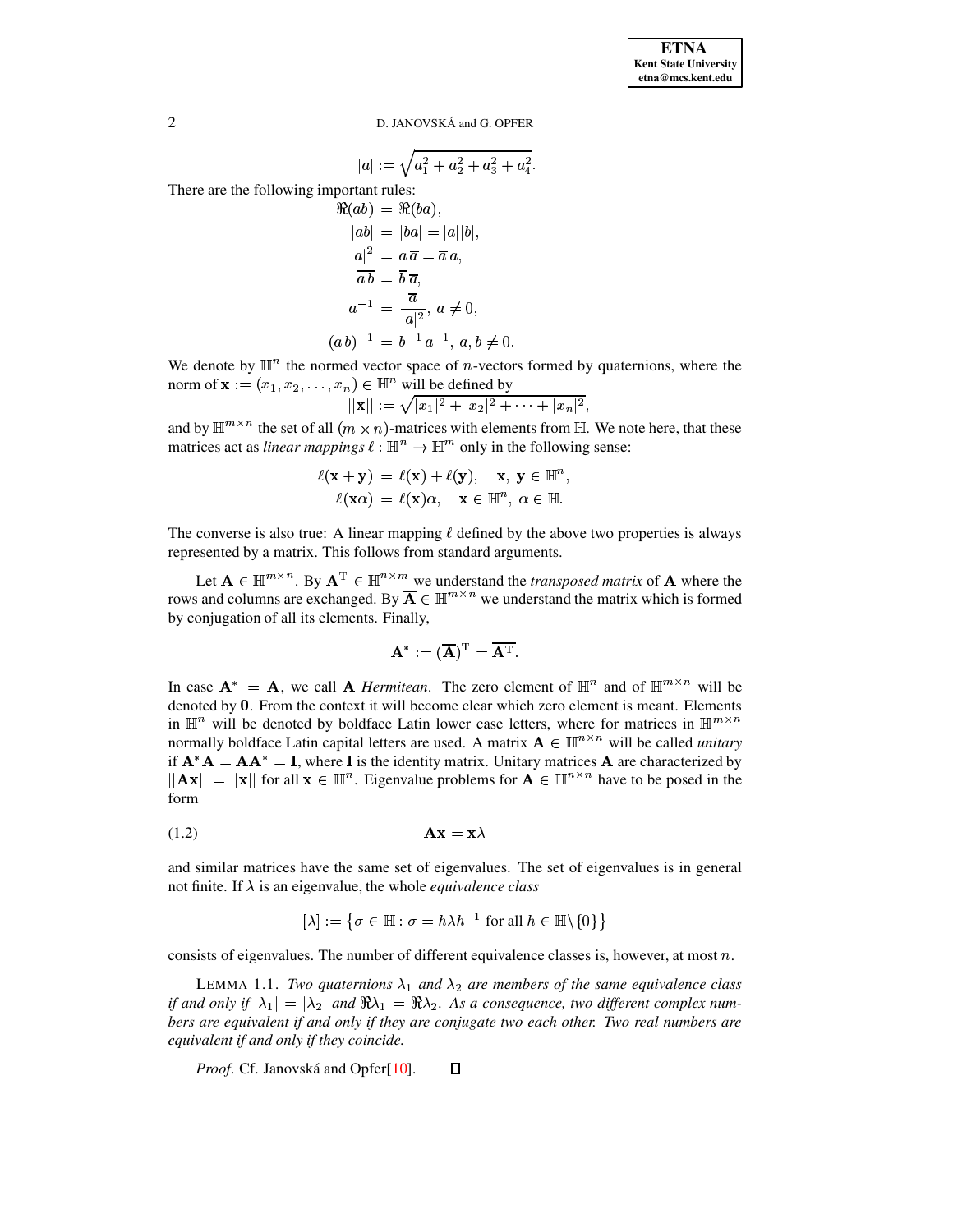This lemma implies that in any equivalence class  $[q]$  of quaternions there is exactly one complex quaternion  $\tilde{q}$  with  $\Re \tilde{q} \geq 0$ . This will be called the *complex representative* of [q]. If  $q = (q_1, q_2, q_3, q_4) \in [q]$ , then  $\tilde{q} = (q_1, \sqrt{q_2^2 + q_3^2 + q_4^2}, 0, 0)$  is the complex representative of  $[q]$ .

We should note here, that Hermitean matrices have only real eigenvalues and that all eigenvalues  $\lambda$  of unitary matrices obey  $|\lambda| = 1$ . In the later sections [4.1,](#page-6-0) [4.2](#page-11-0) we will make some investigations on *condition numbers* of certain quaternion valued matrices. Since condition numbers for quaternion valued matrices  **are apparently not defined in the literature** we use the following definition.

<span id="page-2-1"></span>DEFINITION 1.2. Let  $M \in \mathbb{H}^{n \times n}$  be nonsingular. We define the *condition number* of  $M$ , denoted by  $\text{cond}(M)$  by

$$
\mathrm{cond}(\mathbf{M}):=\sqrt{\lambda_{\max}(\mathbf{M}\mathbf{M}^*)/\lambda_{\min}(\mathbf{M}\mathbf{M}^*)}
$$

where  $\lambda_{\min}$ ,  $\lambda_{\max}$  denote the smallest, the largest eigenvalue of MM<sup>\*</sup>, respectively.

This definition makes sense since all matrices of the type  $MM^*$  have (only) *n* nonnegative eigenvalues  $\lambda$  and in case **M** is nonsingular these eigenvalues are positive. The definition implies  $\text{cond}(\mathbf{M}) \geq 1$  and  $\text{cond}(\mathbf{M}) = 1$  if and only if all eigenvalues of  $\mathbf{M}\mathbf{M}^*$  are positive and identical.

<span id="page-2-0"></span>In the above definition it is required to compute the eigenvalues of a quaternion valued, Hermitean matrix. For the  $(2 \times 2)$  case we shall use the following lemma.

LEMMA 1.3. Let  $C \in \mathbb{H}^{2 \times 2}$  be a Hermitean matrix. Then it has necessarily the form

$$
\mathbf{C}=\left(\begin{matrix} a & h \\ \overline{h} & b \end{matrix}\right), \quad a,b\in\mathbb{R},\,h\in\mathbb{H}
$$

and the eigenvalues  $\lambda$  are real and obey the following quadratic equation with real coeffi*cients:*

$$
p(\lambda):=\lambda^2-(a+b)\lambda+ab-|h|^2=0.
$$

*The two solutions of this equation are*

$$
\lambda_{1,2}:=\frac{a+b}{2}\pm\sqrt{\left(\frac{a-b}{2}\right)^2+|h|^2}.
$$

*Proof.* The given form of  $C$  and the fact that the eigenvalues are real are obvious. The solutions of the eigenvalue equation  $\mathbf{C}\mathbf{x} = \mathbf{x}\lambda$  imply the given quadratic equation and its solutions. О

**2. Flop counts for quaternion arithmetic.** In connection with quaternion arithmetic not only quaternion  $\times$  quaternion will be considered but many special cases for which the flop counts are more favorable. We repeat that *flop* stands for *floating point operation* which means an algebraic operation of the type addition, subtraction, multiplication, division of real numbers in floating point representation. Thus, a multiplication of two complex numbers in the classical form  $(x_1 + iy_1)(x_2 + iy_2) = x_1x_2 - y_1y_2 + i(y_1x_2 + x_1y_2)$  needs apparently 4 multiplications and 2 additions, together 6 flops. Actually, it is possible to use only three multiplications, but then, the number of additions/subtractions is increased. As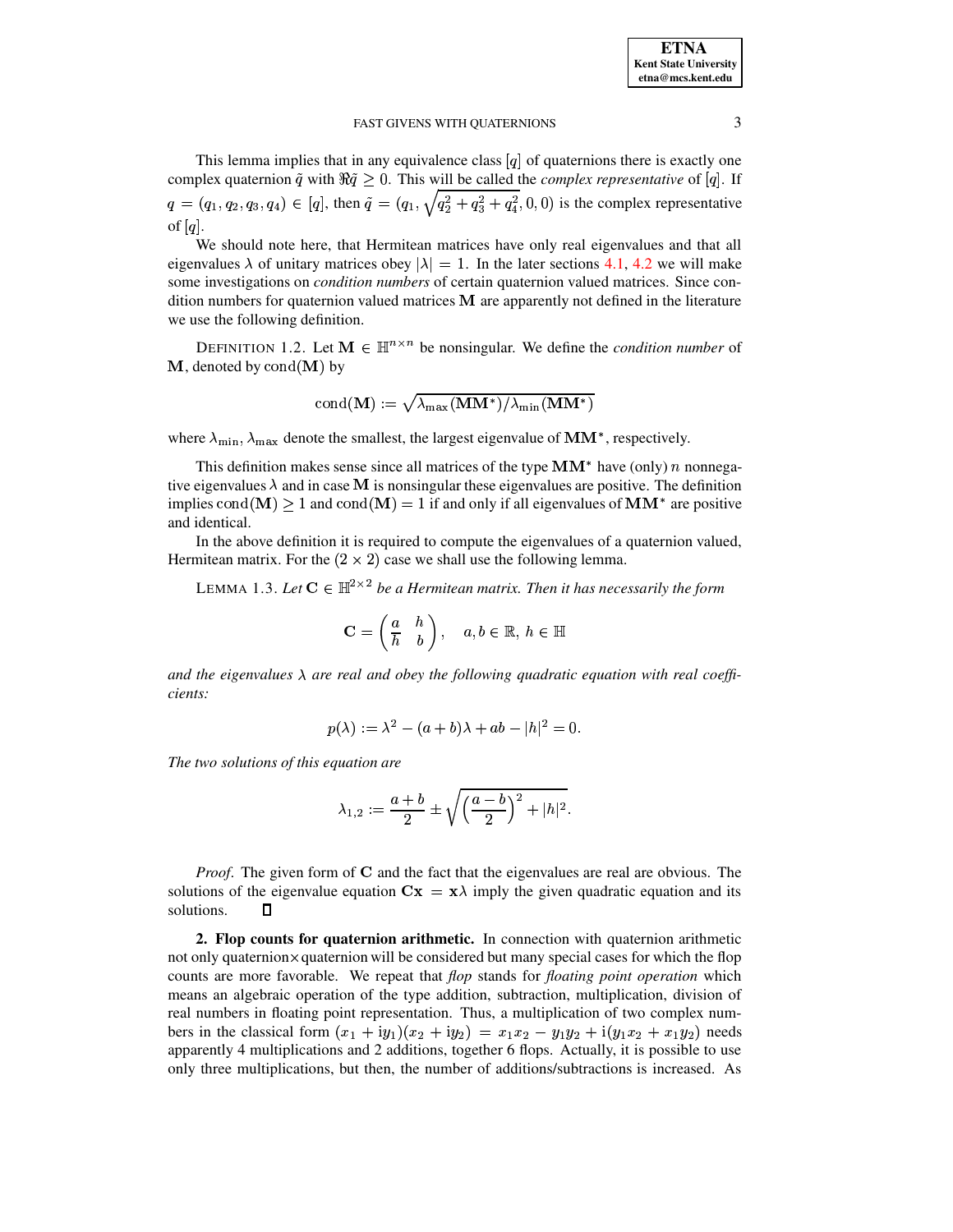| Operation                           | additions    | multiplications | flops      | q-flops                                                       |
|-------------------------------------|--------------|-----------------|------------|---------------------------------------------------------------|
| $p + q$                             | 4            | 0               | 4          | 1/7                                                           |
| pq                                  | 12           | 16              | 28         | 1                                                             |
| rq                                  | $\Omega$     | 4               | 4          | 1/7                                                           |
| $ q ^2$                             | 3            | 4               | 7          | 1/4                                                           |
| $q^{-1}$                            | 3            | 8               | 11         | 11/28                                                         |
| $pq^{-1}$                           | 15           | 24              | 39         | $1 + 11/28$                                                   |
| cq                                  | 4            | 8               | 12         | 3/7                                                           |
| $\mathbf{a}^{\mathrm{T}}\mathbf{b}$ | $16n - 4$    | 16n             | $32n-4$    | $n + \frac{n-1}{7}$                                           |
| Aa                                  | $m(16n - 4)$ | 16mn            | $m(32n-4)$ | $m(n + \frac{n-1}{7})$                                        |
| $A + B$                             | 4mn          | $\Omega$        | 4mn        | $\frac{mn}{7}$                                                |
| $A^T B$                             | $n^2(16m-4)$ | $16n^2m$        |            | $n^2(32m-4)$ $\left\lfloor n^2(m+\frac{m-1}{7})\right\rfloor$ |

## TABLE 2.1 *q-flop counts for various operations with quaternions*

already mentioned, see formula  $(1.1)$ , the product of two quaternions needs 12 additions and 16 multiplications, altogether 28 flops.

DEFINITION 2.1. We will call the amount of 28 flops one *q-flop*. One q-flop is the algebraic work needed to multiply two quaternions.

We will summarize various flop counts in Table [2.1.](#page-19-0)

In the table we used the following notation:

- In the table we used the following notation:<br>
 *r* for real numbers, *c* for complex numbers, *p*, *q* for quaternions,
- **a**, **b** for quaternion valued column vectors with  $n$  components,
- A, B for quaternion valued matrices with  $m$  rows and  $n$  columns.

**3. Givens transformations for quaternions.** We turn now to  $2 \times 2$  Givens transformations. Let  $G$  be a matrix of the form

<span id="page-3-0"></span>(3.1) 
$$
\mathbf{G} := \begin{pmatrix} \overline{c} & s \\ -\overline{s} & c \end{pmatrix}, \quad c, s \in \mathbb{H}.
$$

Such a matrix  $\bf{G}$  is unitary if and only if

<span id="page-3-3"></span>(3.2) (a) 
$$
cs = sc
$$
, (b)  $|c|^2 + |s|^2 = 1$ .

Let  $\mathbf{x} = (x_1, x_2)^T \in \mathbb{H}^2 \setminus \{ \mathbf{0} \}.$  A matrix **G** of the form [\(3.1\)](#page-3-0) will be called a *Givens transformation with respect to* \ if it is unitary and if it has the property

<span id="page-3-1"></span>(3.3)  $G^*x = u = w e_1$ , where  $e_1 = (1,0)^T \in \mathbb{H}^2$ ,  $w \in \mathbb{H} \setminus \{0\}.$ 

<span id="page-3-4"></span>In a recent paper we gave a characterization of Givens transformations.

THEOREM 3.1. Let  $\mathbf{x} = (x_1, x_2)^\mathrm{T} \in \mathbb{H}^2$  be given with (a)  $x_1 x_2 \neq 0$ . Then, **G** as defined in [\(3.1\)](#page-3-0) is a Givens transformation with respect to  $\bf{x}$  if and *only if*

<span id="page-3-2"></span>(3.4) 
$$
s = -\sigma \frac{\overline{x_2}}{||\mathbf{x}||}, \quad c = \sigma \frac{\overline{x_1}}{||\mathbf{x}||}, \quad where
$$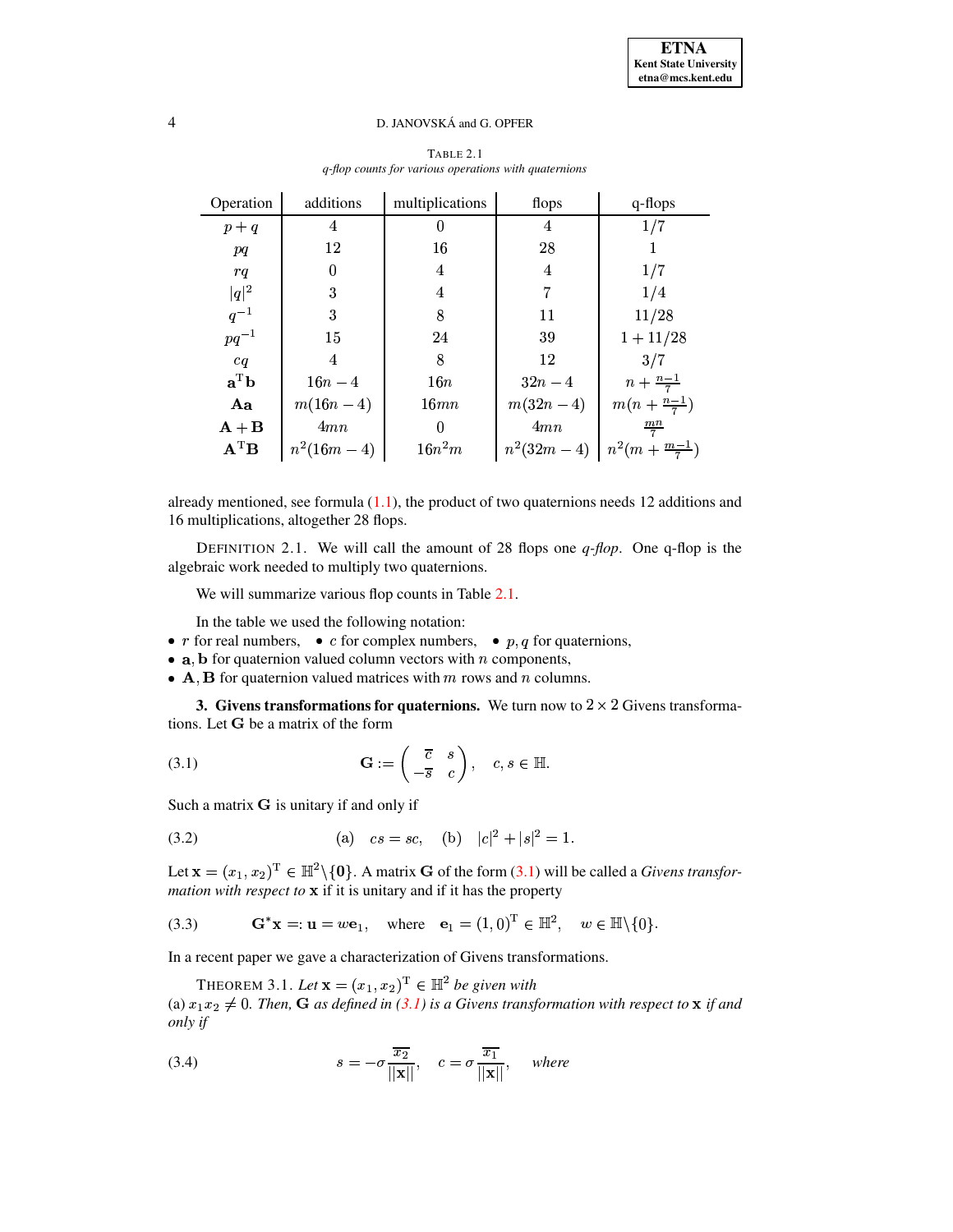**ETNA Kent State University**  $etna@mcs. kent.edu$ 

#### FAST GIVENS WITH OUATERNIONS

<span id="page-4-0"></span>(3.5) 
$$
\sigma \in \Sigma := \left\{ \sigma \in \mathbb{H} : \sigma = \frac{\alpha x_1 + \beta x_2}{|\alpha x_1 + \beta x_2|}, \ \alpha, \beta \in \mathbb{R}, \ |\alpha| + |\beta| > 0 \right\},
$$

provided that the components  $x_1, x_2$  are linearly independent over  $\mathbb R$ . In case there is a real constant  $\alpha \neq 0$  such that  $x_1 = \alpha x_2$ , then,  $\sigma \in \mathbb{H}$  is arbitrary with  $|\sigma| = 1$ . In addition, we have  $w = \sigma ||\mathbf{x}||$ .

(b) Let  $x_1x_2 = 0$ , but  $x \neq 0$ . Then, the general solution of (3.3) is:

(3.6) 
$$
\begin{cases} s = -\sigma \frac{\overline{x_2}}{|x_2|}, c = 0 & \text{if } x_1 = 0, \\ c = -\sigma \frac{\overline{x_1}}{|x_1|}, s = 0 & \text{if } x_2 = 0, \end{cases} \qquad w = \sigma ||\mathbf{x}||, \text{ where } \sigma \in \mathbb{H} \text{ with } |\sigma| = 1.
$$

Proof. Cf. Janovská and Opfer[10].  $\Box$ 

This theorem roughly says, that different from the real and complex case we cannot freely choose the parameter  $\sigma$  with  $|\sigma| = 1$ , but we have to follow the rule given in (3.5). In the above theorem we have not considered the case  $x = 0$ . In this case, let  $G = I$ . There is another advantage of this conventional method. In the real case it is known, Stewart [17], that both constants  $c, s$  could be combined into one constant from which  $c, s$  then can be recovered. This is also valid in the quaternion case if we assume that c or s is real. But this is not a restriction. A look at formulas  $(3.4)$ ,  $(3.5)$  shows that it is always possible to choose either  $c$  or  $s$  not only real but nonnegative. So we can define

<span id="page-4-1"></span>
$$
(3.7) \qquad \mu_c := \frac{s}{1+c} \text{ for } c \ge 0 \Rightarrow c = \frac{1 - |\mu_c|^2}{1 + |\mu_c|^2}, \ s = (1+c)\mu_c = \frac{2\mu_c}{1 + |\mu_c|^2},
$$

$$
(3.8) \qquad \mu_s := \frac{c}{1+s} \text{ for } s \ge 0 \Rightarrow s = \frac{1 - |\mu_s|^2}{1 + |\mu_s|^2}, \ c = (1+s)\mu_s = \frac{2\mu_s}{1 + |\mu_s|^2}.
$$

In terms of  $\mathbf{x} = (x_1, x_2)^\text{T}$  with  $x_1 x_2 \neq 0$ , we have

<span id="page-4-2"></span>
$$
(3.9) \ \mu_c = -\frac{x_1 \overline{x_2}}{|x_1|(|x_1| + ||\mathbf{x}||)} \ (\sigma := \frac{x_1}{|x_1|}), \quad \mu_s = -\frac{x_2 \overline{x_1}}{|x_2|(|x_2| + ||\mathbf{x}||)} \ (\sigma := -\frac{x_2}{|x_2|}).
$$

For the special cases  $x_1 = 0$  or  $x_2 = 0$  but  $x \neq 0$  we obtain

 $\mu_c = 0$  for  $x_2 = 0 \Rightarrow c = 1, s = 0;$   $\mu_s = 0$  for  $x_1 = 0 \Rightarrow c = 0, s = 1.$ 

It should be noted that cancellation in the numerator of the formulas for c and s cannot take place if we choose formula (3.7) only in case  $c^2 \ge 0.5 \Leftrightarrow |s|^2 \le 0.5 \Leftrightarrow |x_1| \ge |x_2|$ ) which is equivalent to  $|\mu_c|^2 \leq 3 - 2\sqrt{2} \approx 0.1716$ . If  $c^2 < 0.5$  we choose the other formula. Since  $\mu_c, \mu_s$  are undistinguishable by the sizes of their absolute values, the idea of Stewart [17] was to store a new constant, namely,

<span id="page-4-3"></span>(3.10) 
$$
\mu := \begin{cases} \mu_c & \text{if } |x_1| \ge |x_2|, \\ \mu_s^{-1} & \text{if } 0 < |x_1| < |x_2|, \\ 1 & \text{if } x_1 = 0. \end{cases}
$$

Now, if  $\mu$  < 1, then we can use the recovery formulas given in (3.7), with  $\mu_c := \mu$ . If  $\mu > 1$ we use (3.8), however,  $\mu_s$  has to be replaced by  $\mu_s := \mu^{-1}$ . If  $\mu = 1$ , we have  $c = 0$ ,  $s = 1$ . Actually, Stewart's[17] definition was a little different. The advantage of the given formulas is, that no square roots are needed in the recovery process.

5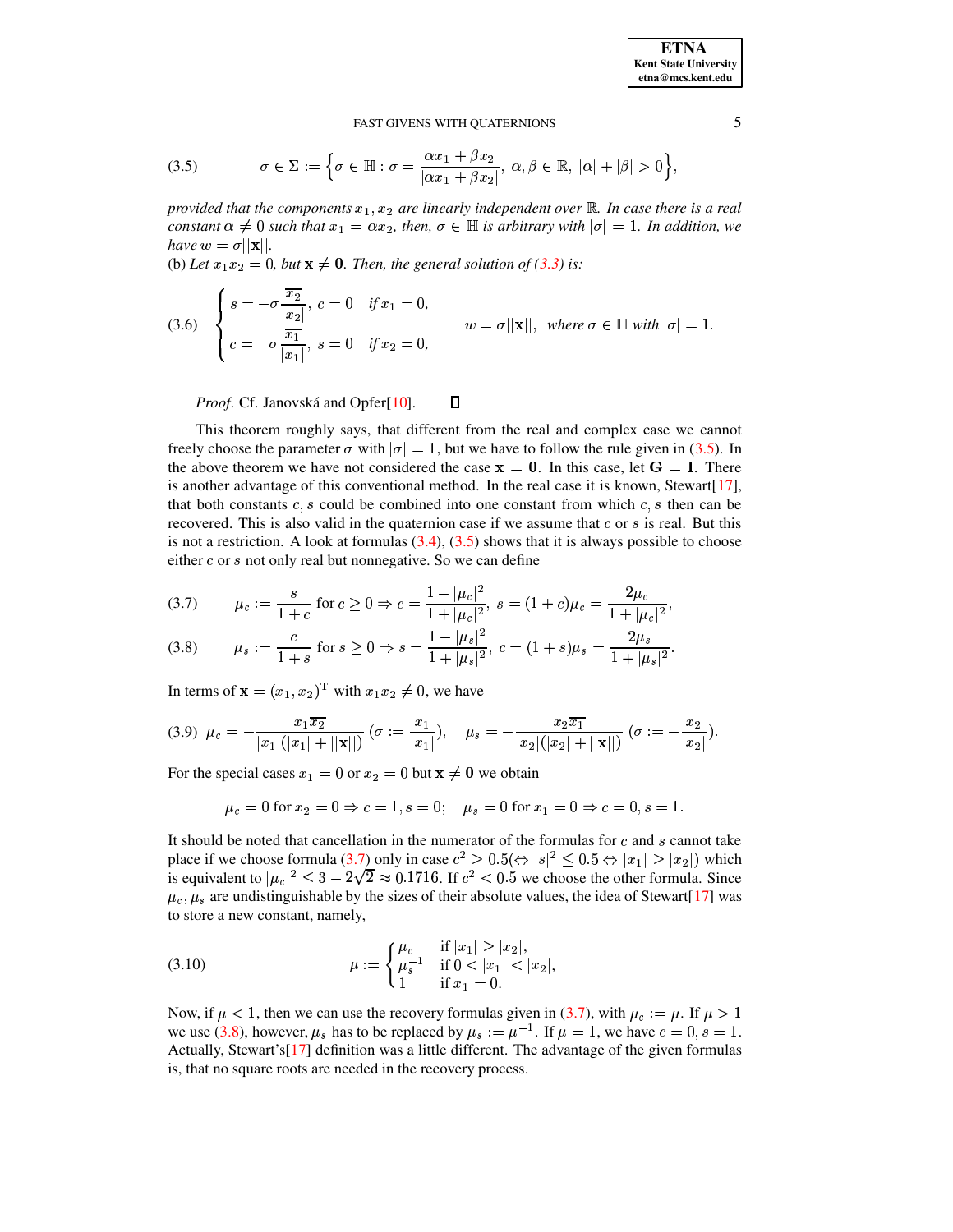Givens transformation usually requires many evaluations of  $y := G^*z$  for arbitrary z and fixed **G**. Let  $\mathbf{y} := (y_1, y_2)^T$ ,  $\mathbf{z} := (z_1, z_2)^T$ . Then,

<span id="page-5-0"></span>(3.11) 
$$
\begin{pmatrix} y_1 \\ y_2 \end{pmatrix} := \mathbf{G}^* \mathbf{z} = \begin{pmatrix} cz_1 - sz_2 \\ \overline{sz}_1 + \overline{c}z_2 \end{pmatrix}
$$

By rearranging and using  $(3.7)$ ,  $(3.8)$  we can write this as follows:

$$
(3.12) \qquad \begin{pmatrix} y_2 \\ y_1 \end{pmatrix} = \begin{pmatrix} \overline{s}z_1 + cz_2 \\ -\mu_c(z_2 + y_2) + z_1 \end{pmatrix} \text{ for } c \ge 0
$$

(3.13) 
$$
\begin{pmatrix} y_2 \ y_1 \end{pmatrix} = \begin{pmatrix} sz_1 + \overline{c}z_2 \ \mu_s(z_1 + y_2) - z_2 \end{pmatrix} \text{ for } s \ge 0
$$

Let c or s be real. Then, formulas  $(3.11)$ ,  $(3.12)$ ,  $(3.13)$  all need  $(2+4/7)$  q-flops. However, one multiplication real  $\times$  quaternion in (3.11) is replaced with one addition of two quaternions in  $(3.12)$ ,  $(3.13)$ .

<span id="page-5-3"></span>4. Fast Givens transformations for quaternions. Let  $n \in \mathbb{N}$  be given with  $n \ge 2$  and let  $G \in \mathbb{H}^{2 \times 2}$  be of the form already defined in (3.1) and let G be unitary, i. e. (3.2) is valid. With given  $2 \le j_0 < k_0 \le n$ , G, we define

(4.1) 
$$
\mathbf{\Gamma} := \mathbf{\Gamma}(j_0, k_0) =: (\gamma_{jk}) \in \mathbb{H}^{n \times n},
$$

where

<span id="page-5-2"></span>
$$
\begin{pmatrix}\gamma_{j_0j_0} & \gamma_{j_0k_0} \\ \gamma_{k_0j_0} & \gamma_{k_0k_0}\end{pmatrix} := \mathbf{G} \text{ and } \gamma_{jk} := \delta_{jk} \text{ otherwise.}
$$

We note that with G also  $\Gamma$  is unitary. Let  $\mathbf{A} = (a_{jk}) \in \mathbb{H}^{n \times n}$  be an arbitrary matrix. We call  $\mathbf{\Gamma} = \mathbf{\Gamma}(j_0, k_0)$  a *Givens transformation* if **G** has this property with respect to the vector  $\mathbf{x}$  :=  $(a_{j_0,j_0-1},a_{k_0,j_0-1})^T$ . That means,  $\Gamma(j_0,k_0)$  annihilates the element in position  $(k_0,j_0-1)$ and the formulas of Theorem 3.1 are valid. Then,  $\mathbf{A}' = (a'_{jk})$  defined by  $\mathbf{A}' = \Gamma^* \mathbf{A}$  is

<span id="page-5-1"></span>(4.2) 
$$
a'_{jk} = \begin{cases} a_{jk} & \text{if } j \neq j_0, j \neq k_0, \\ ca_{j_0k} - sa_{k_0k} & \text{if } j = j_0, k = 1, 2, ..., n, \\ \frac{\overline{a}a_{j_0k} + \overline{c}a_{k_0k}}{\overline{s}a_{j_0,j_0-1} + \overline{c}a_{k_0,j_0-1}} = 0 & \text{if } j = k_0, k = j_0, k = j_0 - 1. \end{cases}
$$

In order to compute  $A'$  we need  $(2 + 1/7)(2n - (j_0 - 1))$  q-flops. Since algebraic operations with quaternions are expensive an idea of Gentleman<sup>[6]</sup> and Hammarling<sup>[9]</sup> can be used to reduce the number of operations. Compare also Rath $[14]$ . An application to complex matrices was given by Xu  $[20]$ .

As we see from (4.2), only the rows  $j_0, k_0$  are affected. Therefore, in this section, we may assume that  $\mathbf{A} \in \mathbb{H}^{2 \times n}$ . We see from (4.2) that the two possible cases  $s = 0$  (implying  $|c| = 1$ ) and  $c = 0$  (implying  $|s| = 1$ ) already reduce the computational work of carrying out  $(4.2)$  to  $(2n - (j_0 - 1))$  q-flops. In our further considerations in this section, we may therefore assume that

$$
(4.3) \t\t s, c \in \mathbb{H} \backslash \{0\}
$$

For computing  $A' = G^*A$ , the idea is to use decompositions of A and of  $A'$  of the form

$$
\mathbf{A} = \mathbf{D}\mathbf{B}, \ \mathbf{A}' = \mathbf{D}'\mathbf{B}' \text{ with } \mathbf{D} := \text{diag}(d_1, d_2), \ \mathbf{D}' := \text{diag}(d'_1, d'_2).
$$

where the diagonal matrices  $D, D'$  are supposed to be quaternion-valued, nonsingular, but otherwise arbitrary matrices. From the decomposition  $A' = D'B' = G^*A = G^*DB$ , it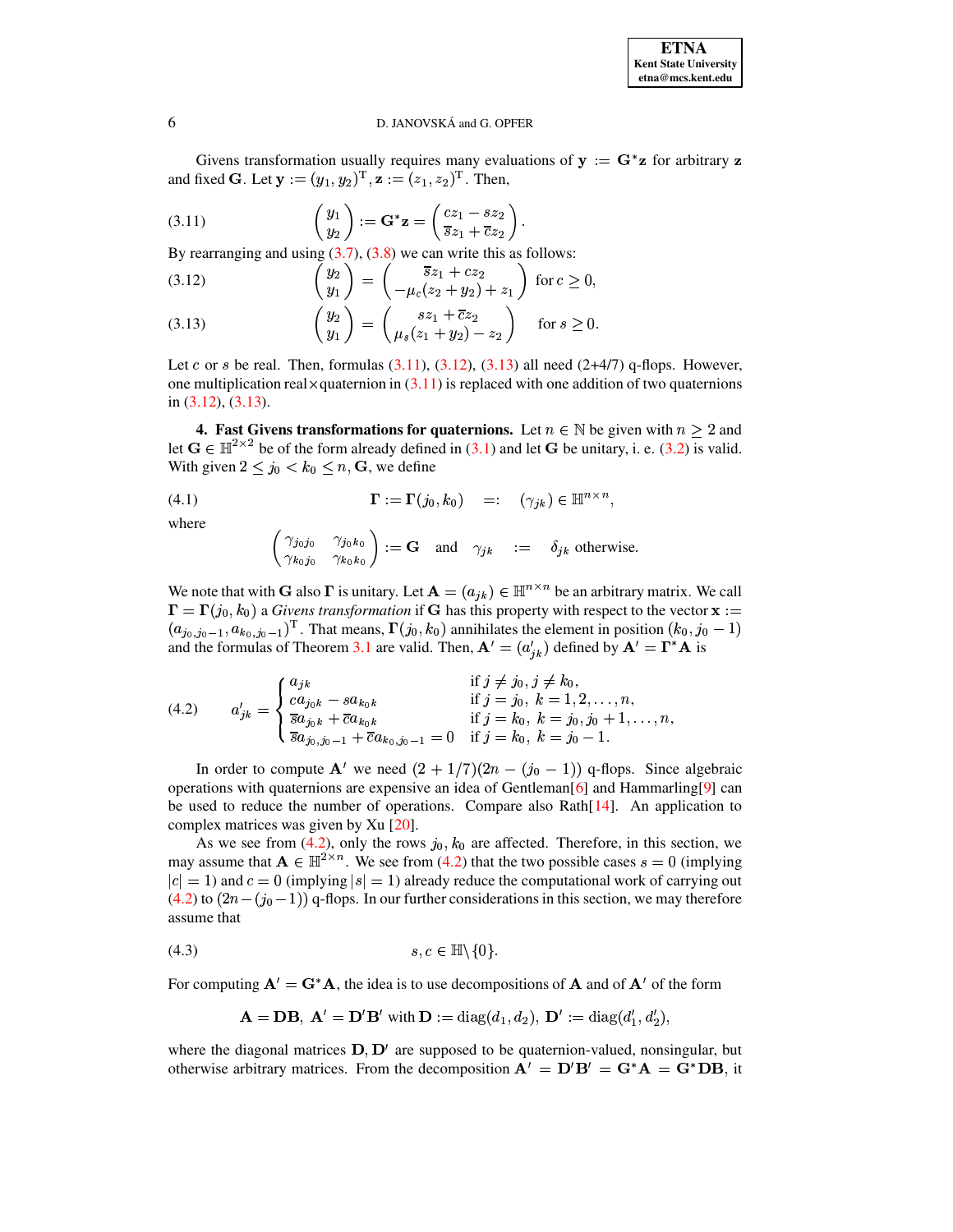follows that

<span id="page-6-3"></span>(4.4) 
$$
\mathbf{B}' = \underbrace{(\mathbf{D}')^{-1} \mathbf{G}^* \mathbf{D}}_{\mathbf{H}^*} \mathbf{B},
$$

where  $H^*$ , defined as indicated, should be as simple as possible. By this, the computational work for finding  $A'$  is split into three parts:

<span id="page-6-2"></span>(4.5) 
$$
(1.) \mathbf{B} = \mathbf{D}^{-1} \mathbf{A}, \quad (2.) \mathbf{B}' = \mathbf{H}^* \mathbf{B}, \quad (3.) \mathbf{A}' = \mathbf{D}' \mathbf{B}',
$$

and we will see later whether this splitting can lead to less computational work. Occasionally, we will use the notation

$$
\mathbf{A} = (a_{jk}), \ \mathbf{A}' = (a'_{jk}), \ \mathbf{B} = (b_{jk}), \ \mathbf{B}' = (b'_{jk}), \ j = 1, 2; \ k = 1, 2, \ldots, n.
$$

The matrix  $\mathbf{H}^*$  is determined by the two diagonal matrices  $\mathbf{D}, \mathbf{D}'$ . It is reasonable to discuss two cases for  $\mathbf{H}^*$ , namely the *standard matrix forms* 

<span id="page-6-1"></span>(4.6) 
$$
1. \widetilde{H}^* := \begin{pmatrix} 1 & -\tilde{u} \\ \tilde{v} & 1 \end{pmatrix}, \quad 2. \widetilde{H}^* := \begin{pmatrix} \hat{u} & -1 \\ 1 & \hat{v} \end{pmatrix},
$$

and the *alternative matrix forms*

<span id="page-6-6"></span>(4.7) 
$$
\mathbf{H}_{\text{alt}}^* := \begin{pmatrix} \tilde{u}_{\text{alt}} & -1 \\ \tilde{v}_{\text{alt}} & 1 \end{pmatrix}, \quad \text{4.) } \hat{\mathbf{H}}_{\text{alt}}^* := \begin{pmatrix} 1 & -\hat{u}_{\text{alt}} \\ 1 & \hat{v}_{\text{alt}} \end{pmatrix}.
$$

where the quantities  $\tilde{u}, \tilde{v}, \hat{u}, \hat{v}, \tilde{u}_{\text{alt}}, \tilde{v}_{\text{alt}}, \hat{u}_{\text{alt}}, \hat{v}_{\text{alt}}$  still have to be determined. We shall treat both cases in the two subsequent subsections.

<span id="page-6-0"></span>**4.1. The standard matrix forms.** We first treat the two matrices defined in [\(4.6\)](#page-6-1). If we do not make special assumptions for the two diagonal matrices  $\mathbf{D}, \mathbf{D}'$  steps (1.) and (3.) of [\(4.5\)](#page-6-2) require together 4n q-flops and step (2.) requires  $(2 + 2/7)n$  q-flops, more than the original formula  $(4.2)$ . We first discuss case 1.) of  $(4.6)$ . From  $(3.1)$ ,  $(4.6)$ , case 1.),  $(4.4)$  we have

<span id="page-6-5"></span>
$$
\begin{pmatrix} cd_1 & -sd_2 \\ \overline{s}d_1 & \overline{c}d_2 \end{pmatrix} = \mathbf{G^*D} = \mathbf{D'}\widetilde{\mathbf{H}}^* = \begin{pmatrix} d_1' & -d_1'\widetilde{u} \\ d_2'\widetilde{v} & d_2' \end{pmatrix}.
$$

This leads to the following equations:

(4.8) 
$$
d'_1 = cd_1, \quad d'_2 = \overline{c}d_2,
$$

(4.9) 
$$
\tilde{u} = (d_1)^{-1} c^{-1} s d_2, \quad \tilde{v} = (d_2)^{-1} (\overline{c})^{-1} \overline{s} d_1.
$$

From [\(3.2\)](#page-3-3)(a) we know that  $cs = sc$ . If we use, in addition, the quaternion formula  $q^{-1} =$  $\frac{q}{|q|^2}$  for  $q \in \mathbb{H} \setminus \{0\}$  we find

<span id="page-6-4"></span>(4.10) 
$$
\tilde{u}\tilde{v} = (d_1)^{-1}c^{-1}s(\overline{c})^{-1}\overline{s}d_1 = \frac{|s|^2}{|c|^2} \text{ and } 1/(1+\tilde{u}\tilde{v}) = |c|^2
$$

which is independent of **D**. Because of the denominator  $|c|^2$  in [\(4.10\)](#page-6-4), we also discuss case 2.) of [\(4.6\)](#page-6-1). The corresponding equation reads

$$
\begin{pmatrix} cd_1 & -sd_2 \\ \overline{s}d_1 & \overline{c}d_2 \end{pmatrix} = \mathbf{G^*D} = \mathbf{D'}\mathbf{\widehat{H}^*} = \begin{pmatrix} d'_1\hat{u} & -d'_1 \\ d'_2 & d'_2\hat{v} \end{pmatrix}
$$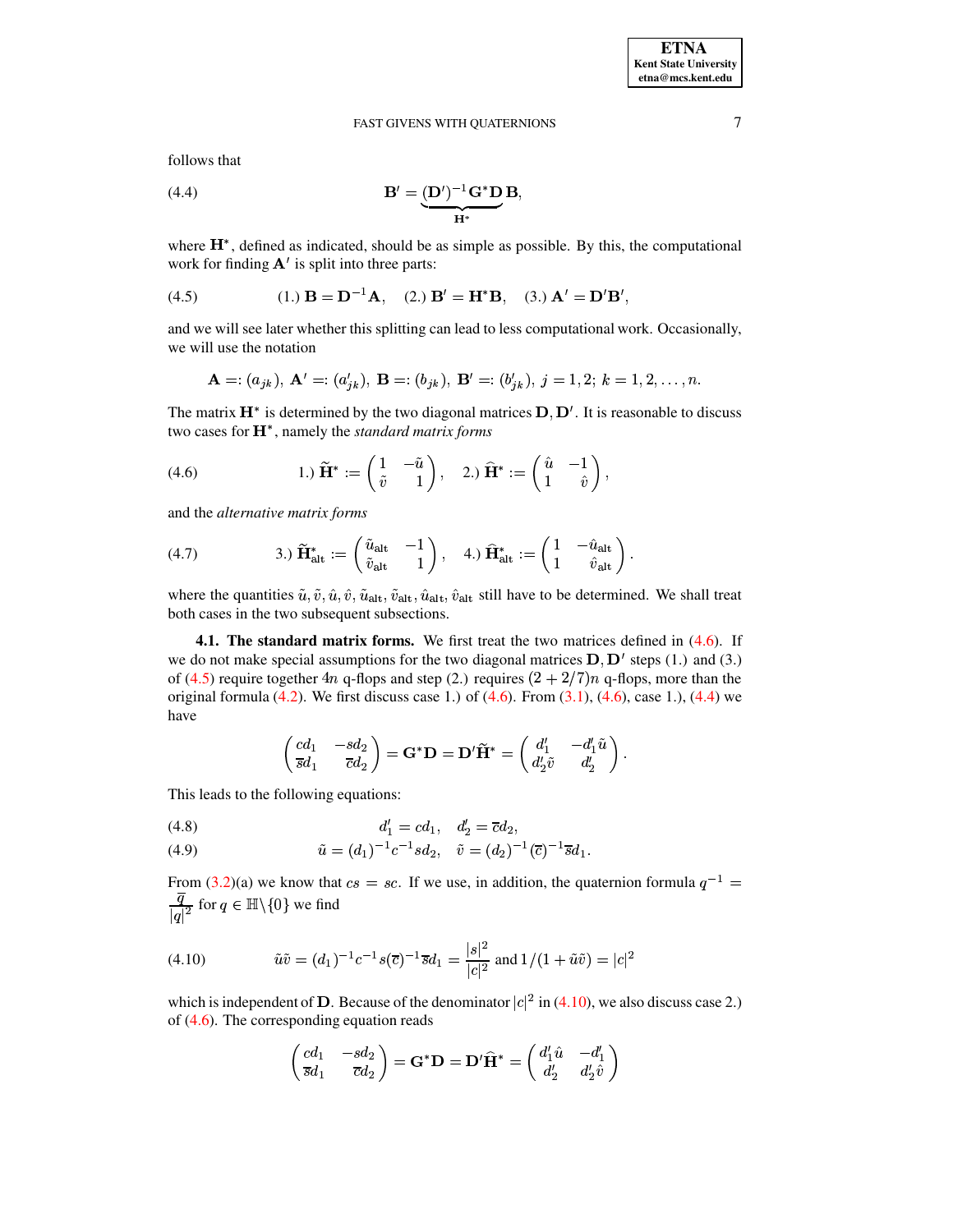and leads to:

<span id="page-7-0"></span>
$$
(4.11) \t d'_1 = sd_2, \t d'_2 = \overline{s}d_1,
$$

(4.12) 
$$
\hat{u} = (d_2)^{-1} s^{-1} c d_1, \quad \hat{v} = (d_1)^{-1} (\overline{s})^{-1} \overline{c} d_2.
$$

We will call the equations [\(4.8\)](#page-6-5), [\(4.11\)](#page-7-0) *transition equations*. Now we see, that [\(4.11\)](#page-7-0), [\(4.12\)](#page-7-0) are obtained from [\(4.8\)](#page-6-5), [\(4.9\)](#page-6-5) by interchanging  $d_1, d_2$  and  $s, c$ . Thus, it is sufficient to study case 1.) of [\(4.6\)](#page-6-1) in more detail. Then, case 2.) follows immediately, e. g.

<span id="page-7-3"></span>(4.13) 
$$
\hat{u}\hat{v} = \frac{|c|^2}{|s|^2} \text{ and } 1/(1 + \hat{u}\hat{v}) = |s|^2.
$$

It is also clear, that we shall use formulas [\(4.6\)](#page-6-1), case 1.), [\(4.8\)](#page-6-5), [\(4.9\)](#page-6-5) in case  $|c|^2 \ge 0.5$  and formulas [\(4.6\)](#page-6-1), case 2.), [\(4.11\)](#page-7-0), [\(4.12\)](#page-7-0) when  $|s|^2 > 0.5$ . Since  $|c|^2 + |s|^2 = 1$ , exactly one of these cases will occur. This distinction allows us to include the cases  $|c| = 1$ ,  $s = 0$  and  $c = 0, |s| = 1$ . See, Theorem [3.1,](#page-3-4) part (b).

The above formulas describe the transition from  $D$  to  $D'$  and the computation of the constants  $\tilde{u}, \tilde{v}, \hat{u}, \hat{v}$  in terms of general c, s. To use the annihilation property (last equation of [\(4.2\)](#page-5-1)) we set

(4.14) 
$$
\mathbf{a} := (a_1, a_2)^{\mathrm{T}} := (d_1b_{11}, d_2b_{21})^{\mathrm{T}},
$$

where **a** stands for one of the columns of  $\bf{A}$  and use the terminology of Theorem [3.1.](#page-3-4) In formulas [\(4.9\)](#page-6-5), [\(4.12\)](#page-7-0) there are four products  $c^{-1}s$ ,  $(\bar{c})^{-1}\bar{s}$ ,  $(s)^{-1}c$ ,  $(\bar{s})^{-1}\bar{c}$ . If we insert the results from Theorem [3.1](#page-3-4) we obtain

<span id="page-7-1"></span>(4.15) 
$$
c^{-1}s = -\frac{a_1 \overline{a_2}}{|a_1|^2}, \quad (\overline{c})^{-1}\overline{s} = -\sigma \frac{\overline{a_1} a_2}{|a_1|^2} \overline{\sigma},
$$

(4.16) 
$$
s^{-1}c = -\frac{a_2\overline{a_1}}{|a_2|^2}, \quad (\overline{s})^{-1}\overline{c} = -\sigma \frac{\overline{a_2}a_1}{|a_2|^2}\overline{\sigma}.
$$

There is some freedom in choosing  $\sigma$ , where the details about  $\sigma$  are explained in Theorem [3.1.](#page-3-4) If in [\(4.15\)](#page-7-1) we choose  $\sigma = a_1 / |a_1|$  (implying  $c \ge 0$ ), then, the second product reads

<span id="page-7-2"></span>(4.17) 
$$
(\overline{c})^{-1}\overline{s} = -\frac{a_2\overline{a_1}}{|a_1|^2}.
$$

If in [\(4.16\)](#page-7-1) we choose  $\sigma = -a_2/|a_2|$  (implying  $s \ge 0$ ), then, the second product simplifies to (4.18)  $(\overline{s})^{-1}\overline{c} = -\frac{a_1a_2}{|a_2|^2}.$ 

We compute the coefficients  $\tilde{u}, \tilde{v}, \hat{u}, \hat{v}$ , defined in [\(4.9\)](#page-6-5), [\(4.12\)](#page-7-0) with the help of [\(4.15\)](#page-7-1) to [\(4.18\)](#page-7-2) and obtain

<span id="page-7-4"></span>(4.19) 
$$
\begin{cases} \tilde{v} = -b_{21}b_{11}^{-1}, & \tilde{u} = \frac{|d_2|^2}{|d_1|^2} \overline{\tilde{v}} & \text{for } \tilde{u}\tilde{v} \le 1, \\ \hat{v} = -b_{11}b_{21}^{-1}, & \hat{u} = \frac{|d_1|^2}{|d_2|^2} \overline{\tilde{v}} & \text{for } \hat{u}\hat{v} < 1. \end{cases}
$$

Since  $1/(1 + \tilde{u}\tilde{v}) = |c|^2$ , the condition  $|c|^2 \ge 0.5$  is equivalent to  $\tilde{u}\tilde{v} \le 1$  and  $|c|^2 \le 1$ implies  $\tilde{u}\tilde{v} \ge 0$ . The second condition  $\hat{u}\hat{v} < 1$  follows similarly. It should be observed that  $\left(\tilde{u}\hat{u}\right) = \left(\tilde{v}\hat{v}\right) = 1$  and that the products  $\tilde{u}\tilde{v}, \hat{u}\hat{v}$  are real and nonnegative with  $\left(\tilde{u}\tilde{v}\right)\left(\hat{u}\hat{v}\right) = 1$ . As a byproduct we see, that no square roots are needed. It is important to note that in case 1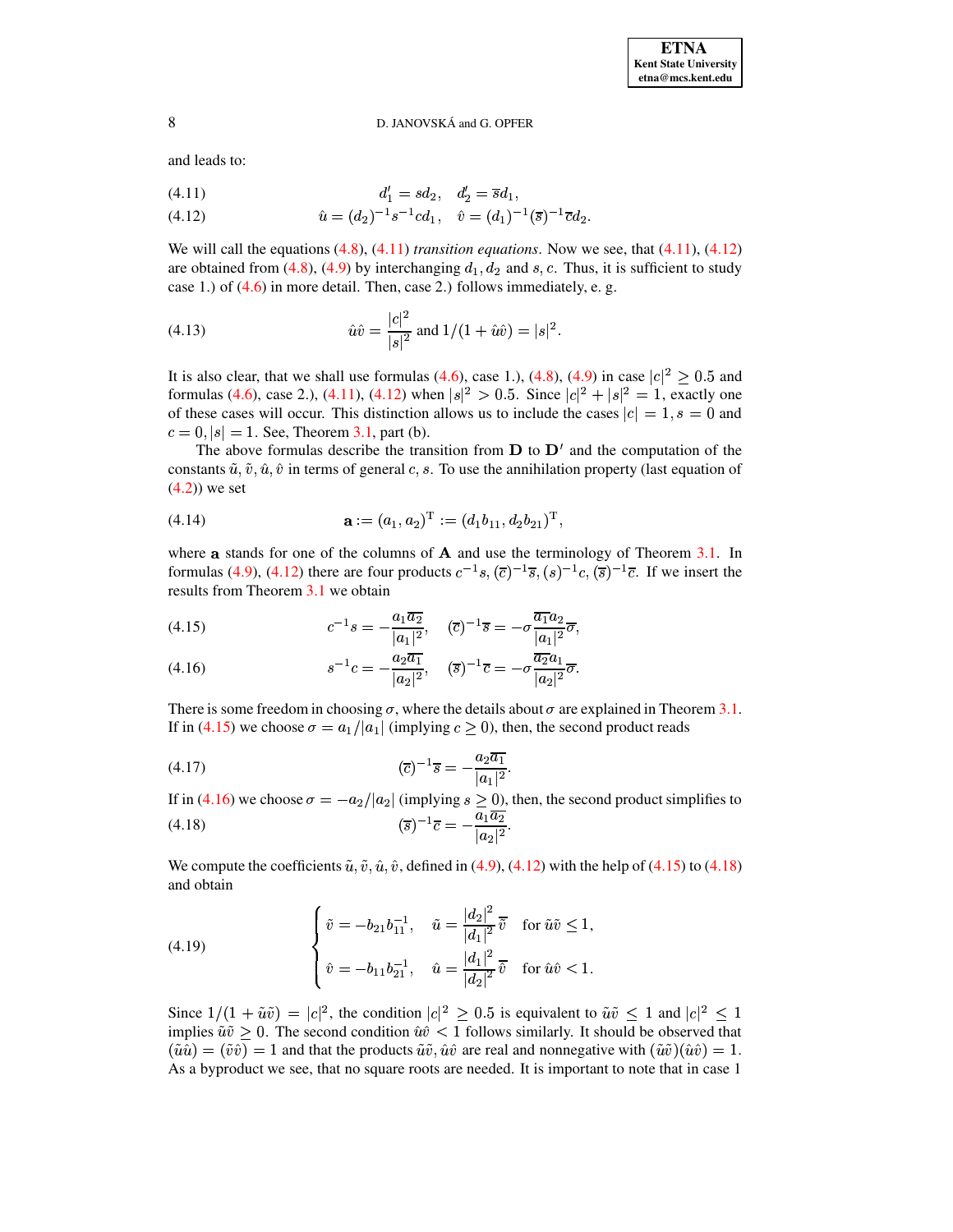| <b>ETNA</b>           |
|-----------------------|
| Kent State University |
| etna@mcs.kent.edu     |

 $(\tilde{u}\tilde{v} \leq 1)$  the quantity c is real and nonnegative whereas in case 2 the quantity s is real and nonnegative. Therefore, the transition equations  $(4.8)$ ,  $(4.11)$  imply that the diagonal elements always stay real and nonnegative if the starting diagonal matrix has this property. We can square the transition equations and replace  $c^2$ ,  $s^2$  with  $|c|^2$ ,  $|s|^2$ , respectively. Using  $(4.10)$ ,  $(4.13)$  the transition equations can be put into the form

$$
d_1^2 = \frac{1}{1 + \tilde{u}\tilde{v}} d_1^2
$$
,  $d_2^2 = \frac{1}{1 + \tilde{u}\tilde{v}} d_2^2$  for  $\tilde{u}\tilde{v} \le 1$ ,

<span id="page-8-1"></span> $(4.20)$ 

$$
{d_1'}^2=\frac{1}{1+\hat u\hat v}\,d_2^2,\quad {d_2'}^2=\frac{1}{1+\hat u\hat v}\,d_1^2\quad\text{ for }\hat u\hat v<1.
$$

Our strategy has the consequence, that the factors applied to  $d_1^2$ ,  $d_2^2$  are always in the range  $[0.5, 1]$ . We observe that here and in  $(4.19)$  only the squares of the diagonal elements are needed. The new "Fast" formula  $\mathbf{B}' = \mathbf{H}^* \mathbf{B}$  with  $\mathbf{B}' = (b'_{ik})$  reads explicitly

<span id="page-8-0"></span>(4.21) 
$$
b'_{jk} = \begin{cases} \begin{cases} b_{1k} - \tilde{u}b_{2k} & \text{if } j = 1, k = 1, 2, ..., n, \\ \tilde{v}b_{1k} + b_{2k} & \text{if } j = 2, k = 2, 3, ..., n, \end{cases} & \text{for } \tilde{u}\tilde{v} \le 1, \\ \begin{cases} \hat{u}b_{1k} - b_{2k} & \text{if } j = 1, k = 1, 2, ..., n, \\ b_{1k} + \hat{v}b_{2k} & \text{if } j = 2, k = 2, 3, ..., n, \end{cases} & \text{for } \hat{u}\hat{v} < 1. \end{cases}
$$

We summarize the algorithm for a given  $\mathbf{A} \in \mathbb{H}^{2 \times n}$  and a given  $\mathbf{D} = \text{diag}(d_1, d_2) \in \mathbb{H}^{2 \times 2}$ with  $d_1 \neq 0, d_2 \neq 0$ .

- ALGORITHM 4.1. Fast Givens algorithm
- 1. Determine  $(b_{jk}) := B := D^{-1}A$ ,
- 2. compute  $(c_1, c_2) := (|d_1|^2 |b_{11}|^2, |d_2|^2 |b_{21}|^2)$ ,
- 3. if  $c_1 < c_2$  compute  $\hat{u}, \hat{v}, \hat{u}\hat{v} = c_1/c_2$ , else compute  $\tilde{u}, \tilde{v}, \tilde{u}\tilde{v} = c_2/c_1$  according to  $(4.19),$
- 
- 4. compute  $(b'_{jk}) := \mathbf{B}'$  according to (4.21), use 3.,<br>5. compute  $d'_1, d'_2$  according to (4.20) and define  $\mathbf{D}' := \text{diag}(d'_1, d'_2)$ , use 3.,
- 6. compute  $\mathbf{A}' = \mathbf{D}'\mathbf{B}'$ .

Since only the squares of the  $d$ 's appear one could add the following step after step 1. 1a. Replace D with  $D^2$  (elementwise) and replace all squares of d's in (4.19), (4.20) and

in step 2. by  $d$  alone.

In this case, step 6. must be replaced by

6'. compute  $\mathbf{A}' = \sqrt{\mathbf{D}'} \mathbf{B}'$ , where  $\sqrt{\phantom{a}}$  has to be computed elementwise. See appendix for roots of quaternions.

Both algorithms (1. to 6. and 1.,  $1a_1, 2, \ldots, 5, 6'$ .) work with general quaternion entries in step 1. However, the choice  $\mathbf{D} := diag(1, 1)$  simplifies 1. to  $\mathbf{B} := \mathbf{A}$  and further simplifies step 2. and also step 1a.

We will mention an alternative algorithm. Wolfgang Rath says in his paper  $[14, p. 51]$ that "the two parameters ... can unfortunately not be put together and stored in one element". The same comment appears in Schwarz and Köckler<sup>[16</sup>, p. 239]. This is actually not true. By using  $\mu_c$ ,  $\mu_s$  from (3.7), (3.8) and also using (4.20) we can write

$$
\tilde{u} = \frac{2}{1-|\mu_c|^2}d_1^{-1}\mu_c d_2, \quad \tilde{v} = \frac{2}{1-|\mu_c|^2}d_2^{-1}\overline{\mu_c} d_1 = \frac{|d_1|^2}{|d_2|^2}\overline{\tilde{u}},
$$

<span id="page-8-2"></span> $(4.22)$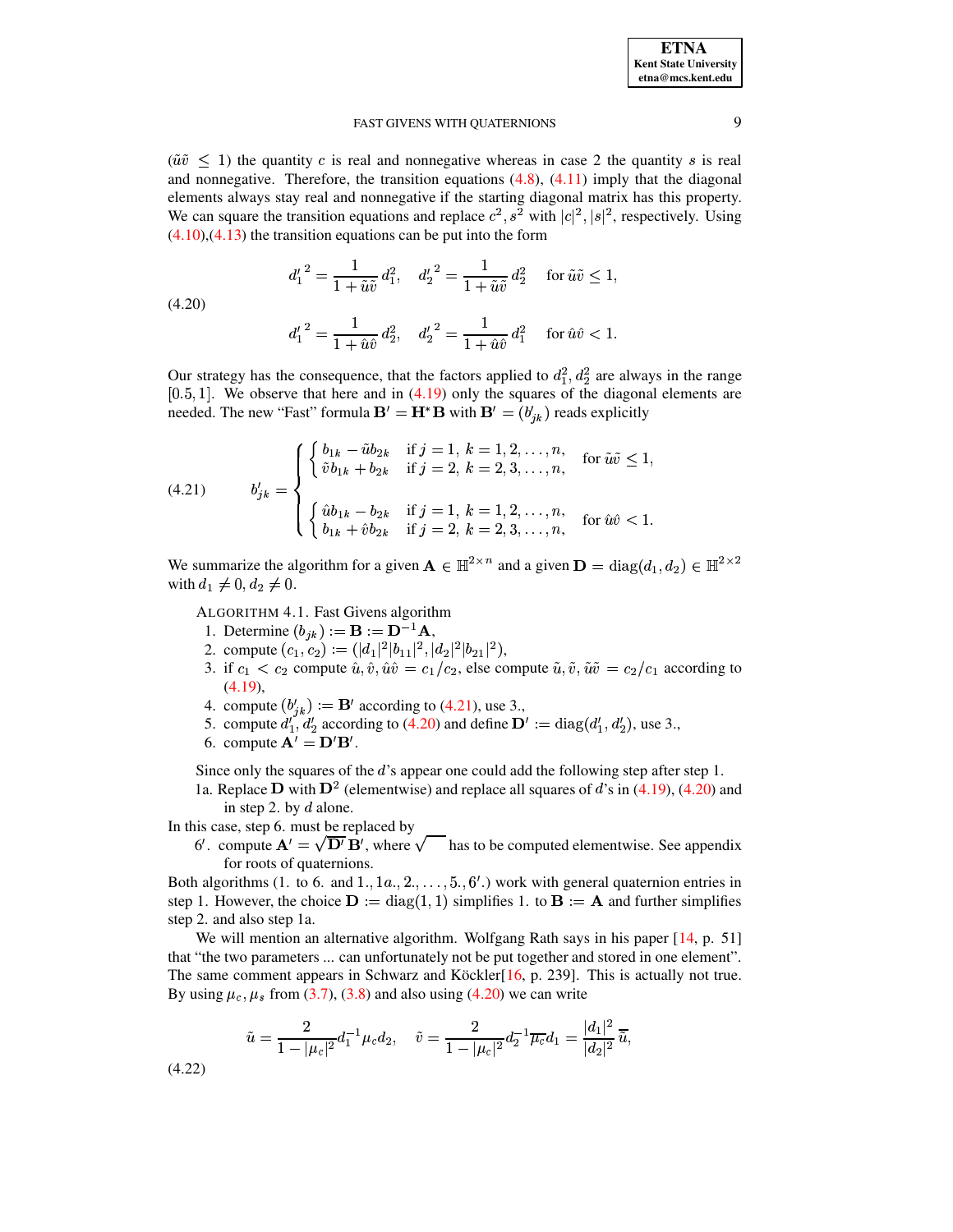$$
d_1' = \left(\frac{1 - |\mu_c|^2}{1 + |\mu_c|^2}\right) d_1, \quad d_2' = \left(\frac{1 - |\mu_c|^2}{1 + |\mu_c|^2}\right) d_2 \text{ for } |\mu_c|^2 \le 3 - 2\sqrt{2}
$$

$$
\hat{u} = \frac{2}{1 - |\mu_s|^2} d_2^{-1} \mu_s d_1, \quad \hat{v} = \frac{2}{1 - |\mu_s|^2} d_1^{-1} \overline{\mu_s} d_2 = \frac{|d_2|^2}{|d_1|^2} \overline{\hat{u}},
$$
  
(3)

$$
(4.23)
$$

$$
d'_1 = \left(\frac{1 - |\mu_s|^2}{1 + |\mu_s|^2}\right) d_2
$$
,  $d'_2 = \left(\frac{1 - |\mu_s|^2}{1 + |\mu_s|^2}\right) d_1$  otherwise.

Apart from  $d_1, d_2$ , all information is stored in one element, namely in  $\mu_c$  or in  $\mu_s$  and the above formulas show that we can recover all necessary quantities from  $\mu_c(\mu_s)$  alone. Neither squares of the d's nor square roots appear in the above formula. However, the computation of  $\mu_c(\mu_s)$  requires one square root of a (nonnegative) real number. This one parameter algorithm seems to be new, even in the real case. Let  $\mathbf{A} \in \mathbb{H}^{2 \times n}$  and  $\mathbf{D} = \text{diag}(\hat{d}_1, d_2) \in \mathbb{H}^{2 \times 2}$  with  $d_1 \neq 0, d_2 \neq 0$  be given.

ALGORITHM 4.2. Fast Givens algorithm with only one parameter  $\mu$ 

- 1. Determine  $(b_{jk}) := \mathbf{B} := \mathbf{D}^{-1} \mathbf{A}$ ,
- 2. compute  $(a_1, a_2) := (d_1b_{11}, d_2b_{21})$ ,
- 3. if  $|a_1| \ge |a_2|$  compute  $\mu_c$ , else  $\mu_s$  using (3.9),
- 4. compute  $\tilde{u}, \tilde{v}, d'_1, d'_2$  according to (4.22) or  $\hat{u}, \hat{v}, d'_1, d'_2$  according to (4.23),
- 5. compute  $\mathbf{B}'$  according to (4.21),
- 6. compute  $\mathbf{A}' = \mathbf{D}'\mathbf{B}'$ .

It would have been possible to work with  $\mu$  defined in (3.10) alone. In this case  $\mu_s$  has to be replaced with  $\mu^{-1}$  in (4.23).

In the end we will make some investigations on the condition numbers of the two matrices defined in  $(4.6)$ .

THEOREM 4.3. Fix  $d_1 \neq 0$ ,  $d_2 \neq 0$  and put  $d := \frac{|d_1|^2}{|d_2|^2}$ . Denote both matrices  $\widetilde{H}$ ,  $\widehat{H}$  by **H.** (a) The condition numbers of the two matrices **H** defined in  $(4.6)$  are both bounded by

<span id="page-9-0"></span>(4.24) 
$$
\text{cond}(\mathbf{H})_{\text{max}}(d) := \text{max}(d, \frac{1}{d}) = \text{cond}(\mathbf{H})_{\text{max}}(\frac{1}{d})
$$

and this bound is sharp. (b) At the midpoint  $|s|^2 = 0.5$  the condition number for both matrices  $is$ 

$$
\text{cond}(\mathbf{H})_{\text{mid}}(d) := \sqrt{\frac{(1+d)^2 + \sqrt{(1+d)^4 - 16d^2}}{(1+d)^2 - \sqrt{(1+d)^4 - 16d^2}}}
$$

<span id="page-9-1"></span> $(4.25)$ 

$$
= \sqrt{\frac{1 + \sqrt{1 - \frac{16d^2}{(1+d)^4}}}{1 - \sqrt{1 - \frac{16d^2}{(1+d)^4}}}} = \text{cond}(\mathbf{H})_{\text{mid}}(\frac{1}{d}).
$$

*Proof.* (a) We write u for  $\tilde{u}$ ,  $\hat{u}$ , and v for  $\tilde{v}$ ,  $\hat{v}$ . The eigenvalues of the matrices  $H^*H$  (and of  $HH^*$  as well) obey all the same eigenvalue equation (cf. Lemma 1.3). If by (4.19) we use  $u = \gamma \overline{v}$ , where

$$
\gamma = \begin{cases} 1/d & \text{for } \mathbf{H} = \widetilde{\mathbf{H}}, \\ d & \text{for } \mathbf{H} = \widehat{\mathbf{H}}, \end{cases}, \quad |v|^2 = \begin{cases} |\tilde{v}|^2 & \text{for } \mathbf{H} = \widetilde{\mathbf{H}}, \\ |\hat{v}|^2 = \frac{1}{|\tilde{v}|^2} & \text{for } \mathbf{H} = \widehat{\mathbf{H}}, \end{cases}
$$

10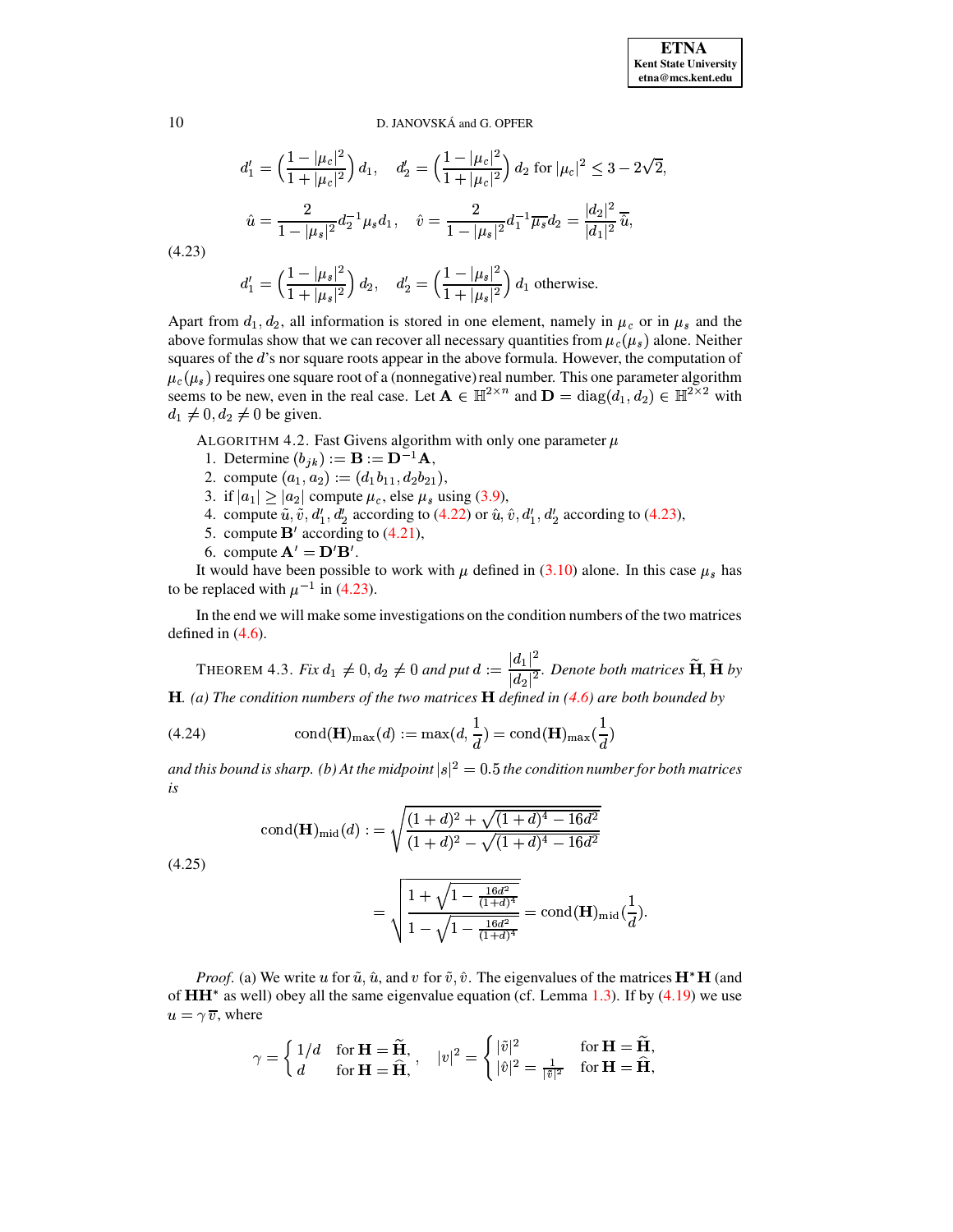this eigenvalue equation has by Lemma 1.3 the two solutions

$$
\lambda_{\max} = p_1 + p_2, \quad \lambda_{\min} = p_1 - p_2, \text{ where}
$$
  
\n
$$
p_1 := \frac{(1 + \gamma^2)|v|^2 + 2}{2}, \quad p_2 := \frac{1}{2}\sqrt{(1 - \gamma^2)^2|v|^4 + 4(1 - \gamma)^2|v|^2}.
$$

Thus,

(4.26) cond(**H**) = 
$$
\sqrt{Q(|v|^2)}
$$
 where  $Q := \frac{\lambda_{\text{max}}}{\lambda_{\text{min}}} = \frac{p_1 + p_2}{p_1 - p_2} = \frac{1 + q}{1 - q}$ 

<span id="page-10-1"></span>(4.27) 
$$
q(|v|^2) := \frac{p_2(|v|^2)}{p_1(|v|^2)} = \frac{\sqrt{(1-\gamma^2)^2|v|^4 + 4(1-\gamma)^2|v|^2}}{(1+\gamma^2)|v|^2 + 2}
$$

Observe, that  $0 \le q < 1$  and that q is strictly increasing with  $|v|^2$  for  $\gamma \ne 1$ . Therefore, Q is also strictly increasing with  $|v|^2$ . Now, we divide the numerator and denominator in the expression for q by  $|v|^2 > 0$  and find

$$
\lim_{|v|^2 \to \infty} q(|v|^2) = \frac{|\gamma^2 - 1|}{\gamma^2 + 1}.
$$

From here we deduce

$$
\lim_{|v|^2 \to \infty} Q(|v|^2) = \begin{cases} \gamma^2 & \text{for } \gamma \ge 1, \\ 1/\gamma^2 & \text{otherwise.} \end{cases}
$$

Observing that  $Q$  is the square of the condition number and taking into account the meaning of the quantity d yields (4.24). Now, by (4.10), (4.13) it follows that  $|v|^2 \to \infty$  implies  $|s|^2 \rightarrow 1$ ,  $|s|^2 \rightarrow 0$  for the two matrices, respectively. Therefore, the bound is sharp. (b) Let  $|s|^2 = 0.5$ . Then  $|c|^2 = 0.5$  and by (4.10) and (4.13) it follows that  $uv = 1$  and by (4.19) it follows that  $|v|^2 = 1/\gamma$  wit

$$
Q(\frac{1}{\gamma}) = \frac{(1+\gamma)^2 + \sqrt{(1+\gamma)^4 - 16\gamma^2}}{(1+\gamma)^2 - \sqrt{(1+\gamma)^4 - 16\gamma^2}} = Q(\gamma)
$$

which proves  $(4.25)$ .  $\Box$ 

Let us mention some test values for  $\text{cond}(\mathbf{H})_{mid}(d)$  for  $d = 1, 2, 3, 4, 5, 10, 100$ :

- 1, 1.64038 82032 02208, 2.21525 04370 21530, 2.76308 57945 18659,
	- 3.29666 29547 09577, 5.87992 99466 01142, 50.98538 65368 50569.

From the representation (4.25) it follows that asymptotically we have cond(H)<sub>mid</sub>(d) ~  $\frac{1}{2}$  max $(d, 1/d)$  for  $d \to \infty$  and  $d \to 0$ .

Though s, c are not explicitly used, we used  $|s|^2$  as abscissa for several plots. The formula is (see  $(4.10)$ ,  $(4.13)$ ,  $(4.19)$ )

<span id="page-10-0"></span>(4.28) 
$$
|s|^2 = \begin{cases} \frac{|\tilde{v}|^2}{d+|\tilde{v}|^2} & \text{for matrix form 1.} \\ \frac{1}{1+d|\tilde{v}|^2} & \text{for matrix form 2.} \end{cases}, \quad d = \frac{|d_1|^2}{|d_2|^2}.
$$

From (4.19) it follows that  $|\hat{v}|^2 = |\tilde{v}|^{-2}$  implying that both parts in (4.28) are identical.

11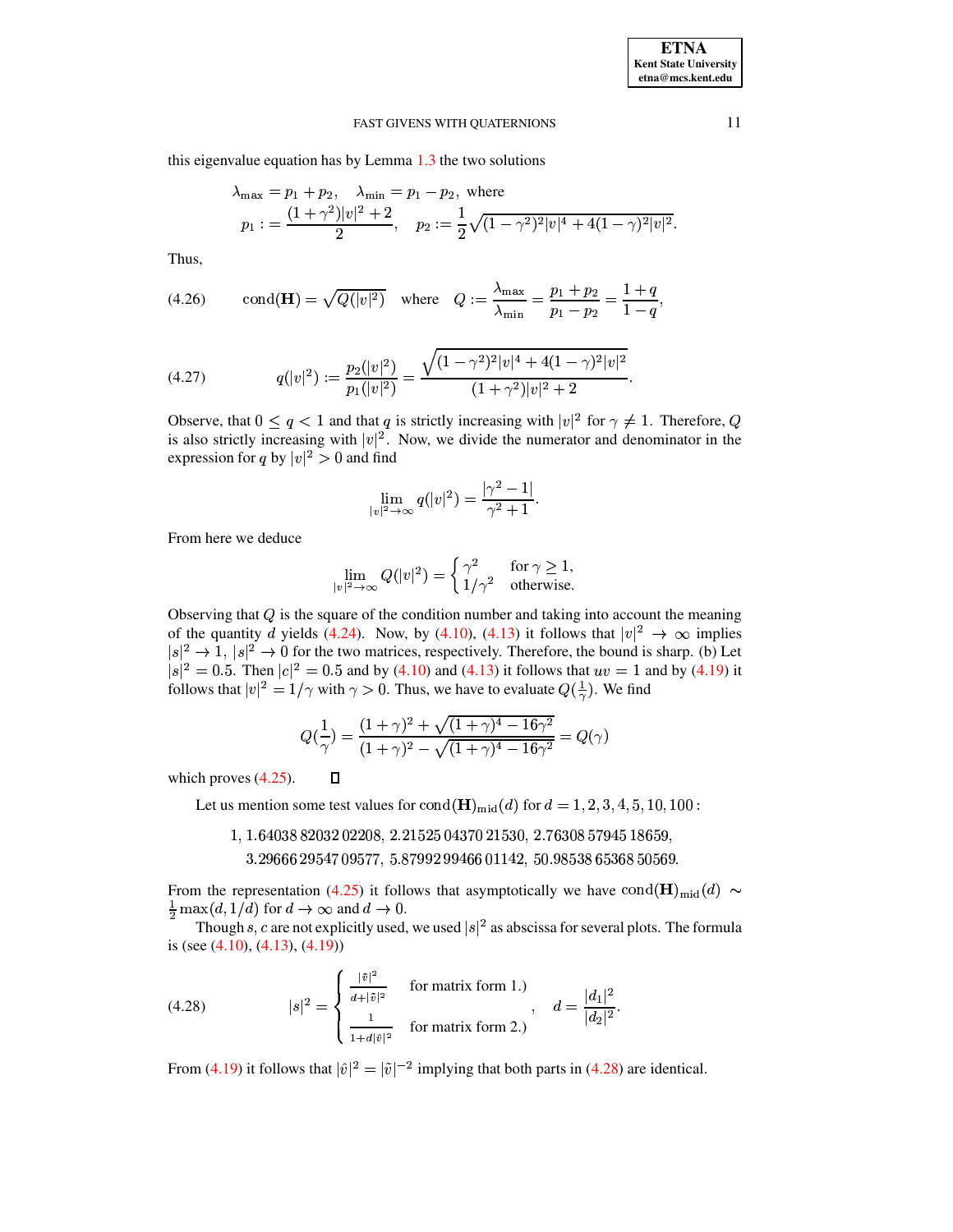:

 $\blacksquare$ : the contract of the contract of the contract of the contract of the contract of the contract of the contract of the contract of the contract of the contract of the contract of the contract of the contract of the c

# <span id="page-11-0"></span>12 D. JANOVSKÁ and G. OPFER

**4.2. The alternative matrix forms.** We shall investigate the two matrices defined in [\(4.7\)](#page-6-6), because we have seen in examples, that the corresponding condition numbers of these matrices may be smaller than the condition number of the matrices investigated in the previous subsection. This case is normally neglected (see Schwarz and Köckler $[16, p. 236]$  $[16, p. 236]$  $[16, p. 236]$ ). Following the pattern of the last subsection we have to solve the two matrix equations

(a) 
$$
\begin{pmatrix} cd_1 & -sd_2 \\ \overline{s}d_1 & \overline{c}d_2 \end{pmatrix} = \mathbf{D}' \widetilde{\mathbf{H}}_{\text{alt}}^* = \begin{pmatrix} d'_1 \widetilde{u}_{\text{alt}} & -d'_1 \\ d'_2 \widetilde{v}_{\text{alt}} & d'_2 \end{pmatrix};
$$
  
\n(b)  $\begin{pmatrix} cd_1 & -sd_2 \\ \overline{s}d_1 & \overline{c}d_2 \end{pmatrix} = \mathbf{D}' \widehat{\mathbf{H}}_{\text{alt}}^* = \begin{pmatrix} d'_1 & -d'_1 \widehat{u}_{\text{alt}} \\ d'_2 & d'_2 \widehat{v}_{\text{alt}} \end{pmatrix}.$ 

The solutions for  $s \neq 0$  and  $c \neq 0$  are

<span id="page-11-1"></span>
$$
\text{(a)} \quad d_1' \ = \ sd_2, \, d_2' \ = \ \overline{c}d_2, \, \tilde{u}_{\text{alt}} \ = \ d_2^{-1} s^{-1} c d_1, \, \tilde{v}_{\text{alt}} \ = \ d_2^{-1} (\overline{c})^{-1} \overline{s} d_1; \tag{4.29}
$$

(b) 
$$
d'_1 = cd_1, d'_2 = \overline{s}d_1, \hat{u}_{\text{alt}} = d_1^{-1}c^{-1}s d_2, \hat{v}_{\text{alt}} = d_1^{-1}(\overline{s})^{-1}\overline{c}d_2.
$$

Since  $sc = cs$  we obtain from (a) and (b)

(a) 
$$
\tilde{u}_{\text{alt}}(\tilde{v}_{\text{alt}})^{-1} = \frac{|c|^2}{|s|^2} \Rightarrow |s|^2 = \frac{1}{1 + \tilde{u}_{\text{alt}}(\tilde{v}_{\text{alt}})^{-1}};
$$

<span id="page-11-2"></span>(4.30)

(b) 
$$
\hat{u}_{\text{alt}}(\hat{v}_{\text{alt}})^{-1} = \frac{|s|^2}{|c|^2} \Rightarrow |c|^2 = \frac{1}{1 + \hat{u}_{\text{alt}}(\hat{v}_{\text{alt}})^{-1}}.
$$

In both formulas [\(4.29\)](#page-11-1) the quantities  $s^{-1}$  and  $c^{-1}$  appear simultaneously. Thus, we should avoid both formulas in cases where either |s| or  $|c|$  is small. By the same techniques (using  $(4.15)$ – $(4.18)$ ) as in the previous subsection, we obtain

<span id="page-11-3"></span>(4.31) 
$$
\begin{cases} \tilde{v}_{\text{alt}} = -b_{21}b_{11}^{-1}, & \tilde{u}_{\text{alt}} = \frac{|d_1|^2}{|d_2|^2} \frac{\tilde{v}_{\text{alt}}}{|\tilde{v}_{\text{alt}}|^2}, \\ \hat{v}_{\text{alt}} = -b_{11}b_{21}^{-1}, & \hat{u}_{\text{alt}} = \frac{|d_2|^2}{|d_1|^2} \frac{\tilde{v}_{\text{alt}}}{|\tilde{v}_{\text{alt}}|^2}. \end{cases}
$$

The transition equations [\(4.29\)](#page-11-1) should be given the following form:

<span id="page-11-4"></span>
$$
\begin{array}{lll}\n\text{(a)} & d_1' = |d_2|^2 \sqrt{e|s|^2} \, \overline{(d_1)}^{-1} \overline{\tilde{v}_{\text{alt}}}, & d_2' = \sqrt{e|s|^2} \, d_2, \\
\text{(4.32)} & \text{where } e|s|^2 := \frac{e}{1+e}, & d := \frac{|d_1|^2}{|d_2|^2}, & b := \frac{|b_{11}|^2}{|b_{21}|^2}, & e := db, \\
\text{(b)} & d_1' = |d_1|^2 \sqrt{|s|^2} \, \overline{(d_2)}^{-1} \overline{\tilde{v}_{\text{alt}}}, & d_2' = \sqrt{|s|^2} \, d_1, & |s|^2 = \frac{1}{1+e}.\n\end{array}
$$

The new "Fast" formula  $\mathbf{B}' = \mathbf{H}^* \mathbf{B}$  with  $\mathbf{B}' = (b'_{ik})$  reads in this case explicitly

(4.33) 
$$
b'_{jk} = \begin{cases} \begin{cases} \tilde{u}_{\text{alt}}b_{1k} - b_{2k} & \text{if } j = 1, k = 1, 2, ..., n, \\ \tilde{v}_{\text{alt}}b_{1k} + b_{2k} & \text{if } j = 2, k = 2, 3, ..., n, \end{cases} \\ \begin{cases} b_{1k} - \hat{u}_{\text{alt}}b_{2k} & \text{if } j = 1, k = 1, 2, ..., n, \\ b_{1k} + \hat{v}_{\text{alt}}b_{2k} & \text{if } j = 2, k = 2, 3, ..., n, \end{cases} \end{cases}
$$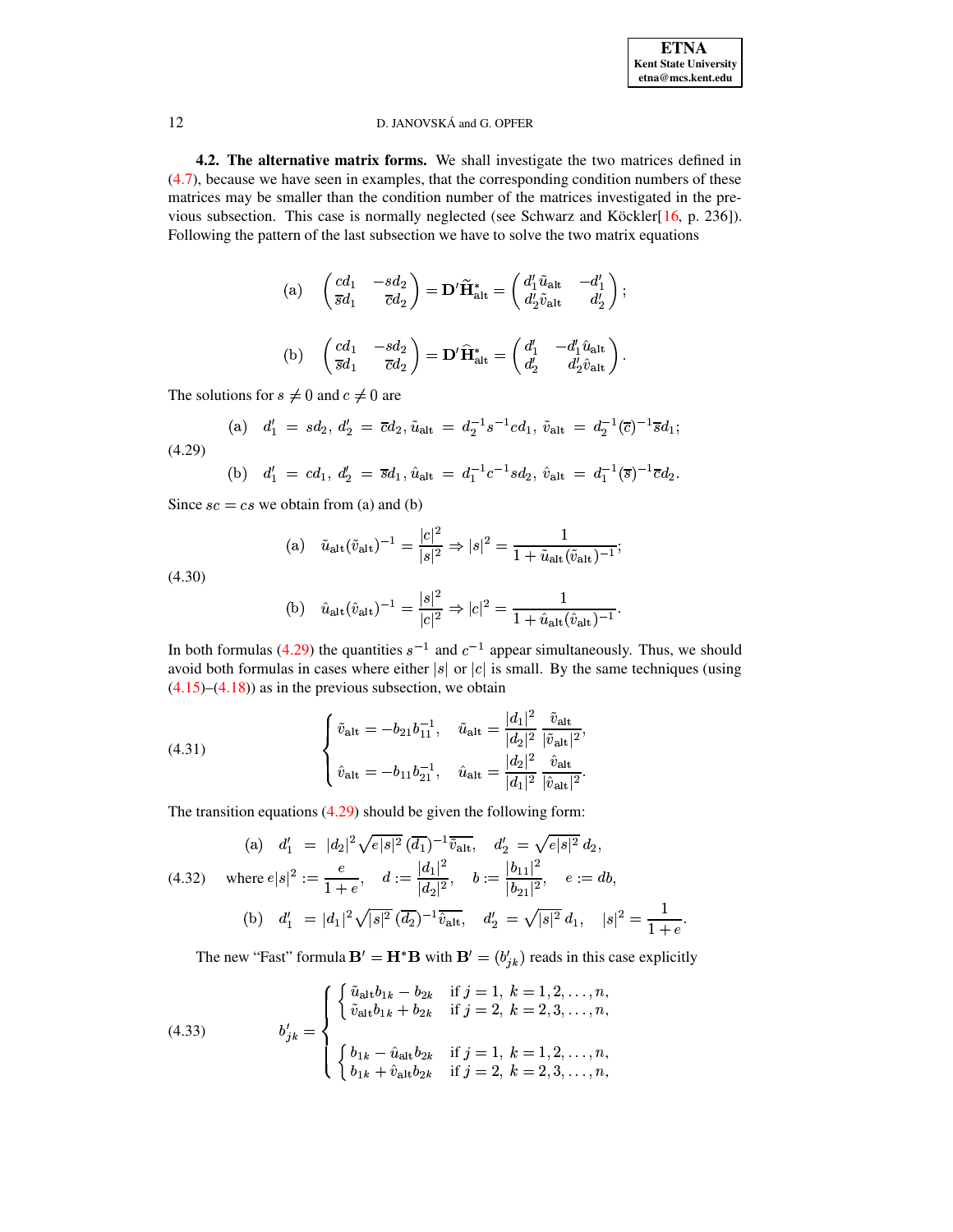where the use of the first or second form will be specified later. Because of the singularities of  $\tilde{u}_{\text{alt}}$ ,  $\tilde{v}_{\text{alt}}$ ,  $\hat{u}_{\text{alt}}$ ,  $\hat{v}_{\text{alt}}$  at  $s = 0$  and  $c = 0$  (see 4.29) an algorithm cannot be based on the alternative forms alone. Another disadvantage of this form is that the transition equations for the d's (the first two equations in (a) and (b) of  $(4.29)$ ) have different factors with the consequence that in general the d's will not remain real. Since the condition numbers of both matrices  $H_{alt}$ ,  $H_{alt}$  has poles at both ends  $|s| = 0$  and  $|s| = 1$  more information from plots of the reciprocal of the condition numbers (rather than from the condition numbers direct) can be gained. See Figure 4.1.

Since the condition number of these two matrices is small "in the middle" of the interval  $[0, 1]$ , a strategy to use them has been developed which is summarized in Table 4.1.

THEOREM 4.4. Let  $d_1 \neq 0, d_2 \neq 0$  and put  $d := \frac{|d_1|^2}{|d_2|^2}$ . Denote both matrices defined in (4.7) by  $\mathbf{H}_{\text{alt}}$  and use the notation  $v_{\text{alt}}$  for both  $\tilde{v}_{\text{alt}}$  and  $\hat{v}_{\text{alt}}$ . Put

$$
\gamma_{\mathrm{alt}} := \begin{cases} d & \text{for } \mathbf{H}_{\mathrm{alt}} = \widetilde{\mathbf{H}}_{\mathrm{alt}}, \\ 1/d & \text{for } \mathbf{H}_{\mathrm{alt}} = \widehat{\mathbf{H}}_{\mathrm{alt}}, \end{cases} \quad |v_{\mathrm{alt}}|^2 := \begin{cases} |\tilde{v}_{\mathrm{alt}}|^2 = |\tilde{v}|^2 & \text{for } \mathbf{H}_{\mathrm{alt}} = \widetilde{\mathbf{H}}_{\mathrm{alt}}, \\ |\hat{v}_{\mathrm{alt}}|^2 = \frac{1}{|\tilde{v}_{\mathrm{alt}}|^2} & \text{for } \mathbf{H}_{\mathrm{alt}} = \widehat{\mathbf{H}}_{\mathrm{alt}}. \end{cases}
$$

(a) The condition number of  $\mathbf{H}_{\text{alt}}$  is

<span id="page-12-0"></span>(4.34) cond(
$$
\mathbf{H}_{\text{alt}} = \sqrt{Q_{\text{alt}}(|v_{\text{alt}}|^2)}
$$
 where  $Q_{\text{alt}} := \frac{1 + q_{\text{alt}}}{1 - q_{\text{alt}}}$  and

(4.35) 
$$
q_{\text{alt}}(|v_{\text{alt}}|^2) := \frac{\sqrt{\left(|v_{\text{alt}}|^2 + \frac{\gamma_{\text{alt}}}{|v_{\text{alt}}|^2}\right) + 4 - 8\gamma_{\text{alt}}}{|v_{\text{alt}}|^2 + \frac{\gamma_{\text{alt}}^2}{|v_{\text{alt}}|^2} + 2}.
$$

(b) At the midpoint  $|s|^2 := 0.5$  which corresponds to  $|v_{alt}|^2 := \gamma_{alt}$  the condition number is

<span id="page-12-1"></span>(4.36) 
$$
\text{cond}(\mathbf{H}_{\text{alt}})_{\text{mid}}(d) = \sqrt{\max(d, 1/d)} = \text{cond}(\mathbf{H}_{\text{alt}})_{\text{mid}}(\frac{1}{d}).
$$

*Proof.* (a) Define  $\mathbf{M} := \mathbf{H}_{\text{alt}}^* \mathbf{H}_{\text{alt}}$ . Then,

$$
\mathbf{M} = \begin{pmatrix} \frac{\gamma_{\text{alt}}^2}{|v_{\text{alt}}|^2} + 1 & \pm (\gamma_{\text{alt}} - 1) \\ \pm (\gamma_{\text{alt}} - 1) & |v_{\text{alt}}|^2 + 1 \end{pmatrix},
$$

where the  $+$ -sign refers to the first matrix  $H_{alt}$ . Applying Definition 1.2 to  $H_{alt}$  and employing Lemma 1.3 for M, we find the expressions given in  $(4.34)$  and in  $(4.35)$ . (b) Follows directly from (4.34), (4.35) by inserting  $|v_{\text{alt}}|^2 = \gamma_{\text{alt}}$ .  $\Box$ 

It is interesting to see the condition numbers of all four matrices for a fixed value of  $d$  in only one plot. Since the condition number of  $H_{alt}$  is singular at both endpoints of  $|s|^2 \in [0,1]$  we plot the reciprocal of the condition numbers of all four matrices. Then, instead of looking at the minima, we have to look at the maxima. In Figure  $4.1$ , we have graphed the reciprocal of the condition numbers of all four matrix forms (see  $(4.6)$ , $(4.7)$ ) for a fixed quotient  $d := |d_1|^2/|d_2|^2$  over the quantity  $|s|^2 \in [0,1]$  and, in addition, the maximum of all four curves (dashed). In the given figure we have selected a  $d > 1$ . If we would replace d with  $1/d < 1$  only the graphs corresponding to the matrix forms 3.) and 4.)

13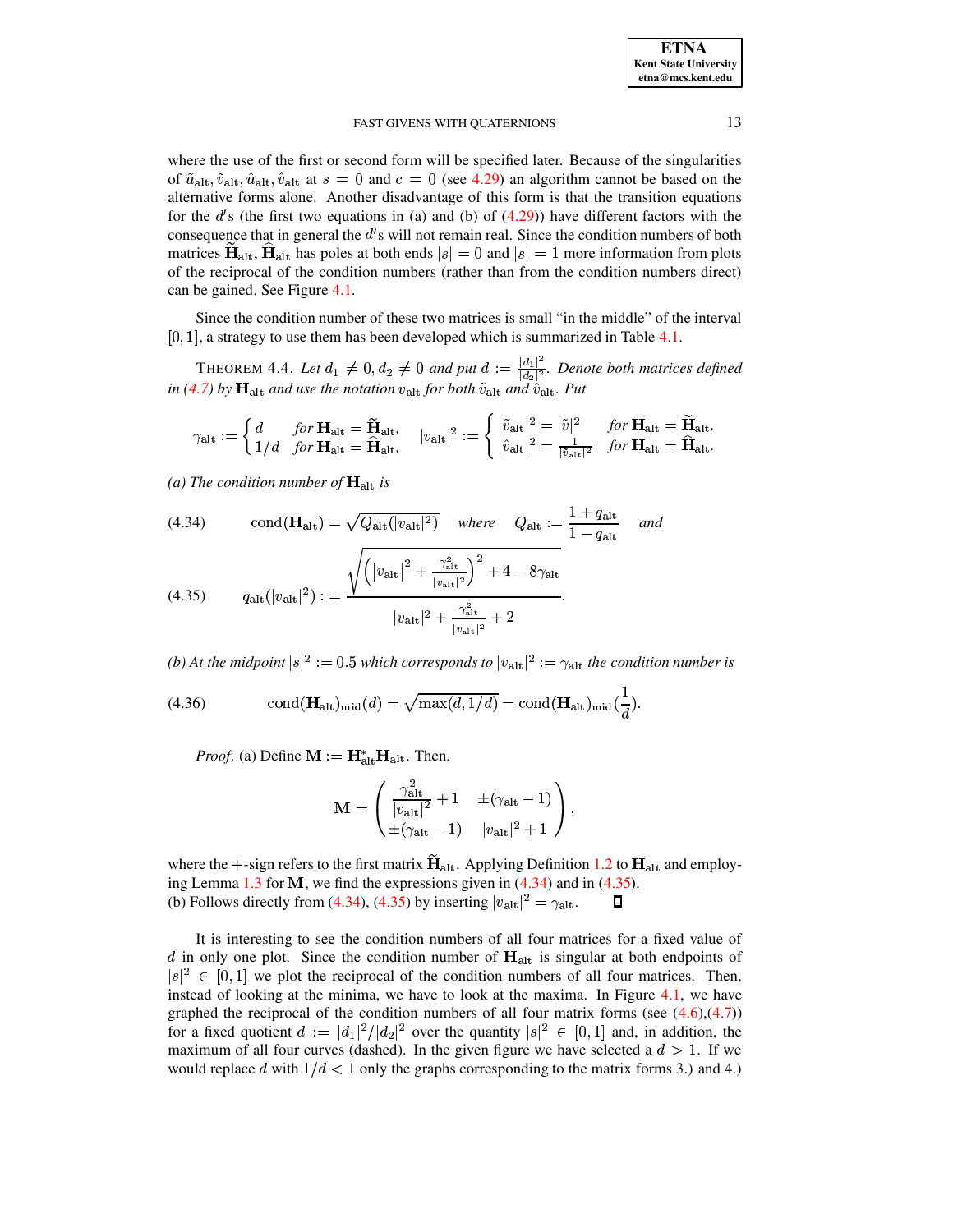

1/Condition for all four matrices over  $|s|^2 \in [0,1]$  for d = 10

FIG. 4.1. Reciprocal of the condition numbers for all four matrices for  $d = 10$ .

<span id="page-13-0"></span>would interchange. The curves corresponding to matrix forms 1.) and 2.) show monotonous behavior with respect to the abscissa  $|s|^2$  and do not change if we would replace d by  $1/d$ . Thus, the graph of the maximum for all four curves is invariant under  $d \rightarrow 1/d$ .

The relation between  $|s|^2$  and  $|v|^2$  (for matrix forms 1.) and 2.)) is given in (4.28). The new formula for  $|s|^2$  is (see (4.30), (4.31))

<span id="page-13-1"></span>(4.37) 
$$
|s|^2 = \begin{cases} \frac{1}{1 + d|\tilde{v}_{\text{alt}}|^2} & \text{for matrix form 3.)} \\ \frac{|\hat{v}_{\text{alt}}|^2}{d + |\hat{v}_{\text{alt}}|^2} & \text{for matrix form 4.)} \end{cases}, \quad d = \frac{|d_1|^2}{|d_2|^2}
$$

From (4.31) it follows that  $|\hat{v}_{\text{alt}}|^2 = |\tilde{v}_{\text{alt}}|^{-2}$  implying that both parts in (4.37) are identical.<br>By comparing the expressions for  $\tilde{v}$  and  $\tilde{v}_{\text{alt}}$  at (4.19) and (4.31) we see that  $|\tilde{v}|^2 = |\tilde{v}_{\text{$ matrix forms have smaller condition numbers than the standard forms.

COROLLARY 4.5. Let  $d > 0$  be fixed and  $d \neq 1$ . At the midpoint  $|s|^2 = 0.5$ , the condition number of  $\mathbf{H}_{\text{alt}}$  denoted by  $\text{cond}(\mathbf{H}_{\text{alt}})_{\text{mid}}(d)$  is smaller than the condition number cond( $\mathbf{H}$ )<sub>mid</sub>(*d*) *of*  $\mathbf{H}$ *, or* 

<span id="page-13-2"></span>(4.38) 
$$
\text{cond}(\mathbf{H}_{\text{alt}})_{\text{mid}}(d) < \text{cond}(\mathbf{H})_{\text{mid}}(d).
$$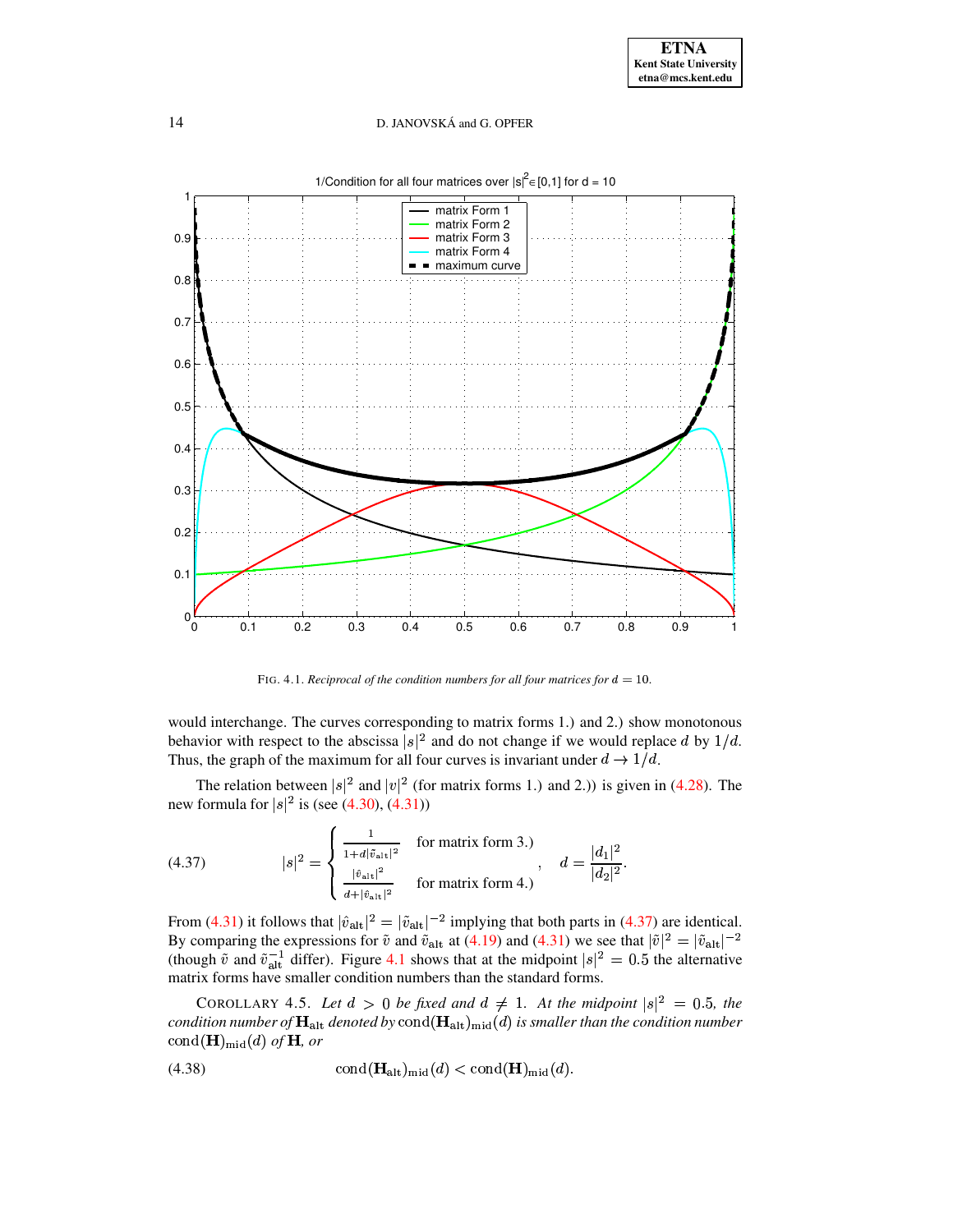TABLE 4.1 Logic of Fast algorithm using all four matrix forms

|     | $ s ^2 \in [0,a]$ | $ s ^2 \in ]a, 1-a]$       | $ s ^2 \in ]1-a,1]$       |
|-----|-------------------|----------------------------|---------------------------|
|     | - u               | $u_{\rm alt}$              | $\boldsymbol{\mathit{u}}$ |
|     | $\tilde{v}$       | $\hat{v}_{\mathrm{alt}}$   | $\hat{v}$                 |
| d < | $\boldsymbol{u}$  | $\tilde{u}_{\rm alt}$      | $\boldsymbol{\mathit{u}}$ |
|     | $\tilde{v}$       | $\tilde{v}_{\mathrm{alt}}$ | $\hat{v}$                 |

*Proof.* The corresponding formulas (in the above order) are given in  $(4.36)$  and in  $(4.25)$ . By using the notation  $q := \sqrt{(1+d)^4 - 16d^2}$  the inequality (4.38) is equivalent to the inequality

(4.39) 
$$
\max(d, \frac{1}{d}) < \frac{(1+d)^2 + q}{(1+d)^2 - q}.
$$

Let  $d > 1$ . Then, this inequality is equivalent to

 $q > d^2 - 1.$ 

By squaring and putting in the meaning of  $q$  we obtain

$$
(1+d)^4 - 16d^2 > (d^2 - 1)^2.
$$

From here we have  $(1 + d)^4 - 16d^2 - (d^2 - 1)^2 = 4d(d - 1)^2 > 0$ . Very similar arguments work for  $0 < d < 1$ .

Inequality (4.38) implies that (in case  $d \neq 1$ ) it is also true in a certain (symmetric) neighborhood of  $|s|^2 = 0.5$ . And a look at Figure 4.1 shows this neighborhood, explicitly. Thus, we can base an algorithm on the partition of  $|s|^2 \in [0,1]$  into three subintervals according to Table 4.1:

It remains to determine  $0 < a < 0.5$ . Let us call the curve of the condition number corresponding to matrix form j.) the curve j,  $j = 1, 2, 3, 4$ . The quantity a is the smallest positive abscissa |s|<sup>2</sup> of the intersection of curves 1 and 4 if  $d > 1$ , and  $1 - a$  is the largest positive abscissa of the intersection of curves 2 and 3 if  $d < 1$ .

LEMMA 4.6. The above quantity  $a$  is given by

<span id="page-14-0"></span>(4.40) 
$$
a = |s_0|^2 := \frac{1}{1 + \max(d, 1/d)} \text{ for } d > 0.
$$

*Proof.* Let  $d > 1$ . Then, a is the smallest, positive solution (in terms of  $|s|^2$ ) of  $\Delta := q^2(|v|^2) - q_{\text{alt}}^2(|v_{\text{alt}}|^2) = 0$  where the corresponding expressions are defined in (4.27), (4.35). In these expressions we put  $w := |v|^2 = |\tilde{v}|^2 = 1/|v_{\text{alt}}|^2$ ,  $\gamma = 1/d$  such that (via first line of  $(4.28)$ ).

$$
|s|^2 = w/(d+w).
$$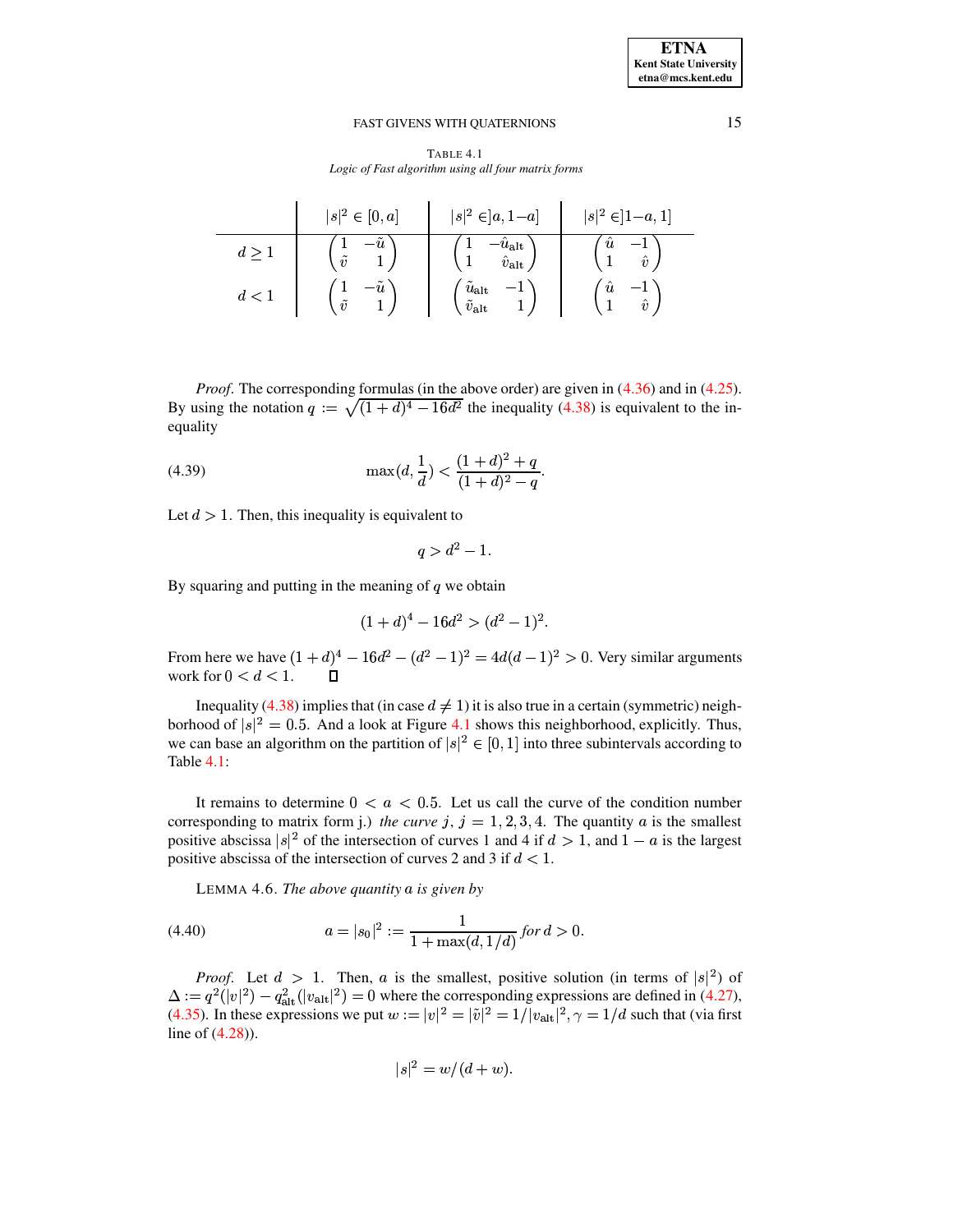Then,  $\Delta$  is a rational function in the variable w of numerator and denominator degree six with positive denominator. The numerator can be factored with the help of maple<sup>\*</sup> in the form

$$
-4d^2(w+d)^2(w-1){w^3+(-d^4+2d^2)w^2-d^4w-d^4}.
$$

The zero  $w := -d < 0$  is irrelevant and the zero  $w = 1$  corresponds to  $|s_0|^2 := 1/(1+d)$ . The polynomial  $p(w; d) := \{w^3 + (-d^4 + 2d^2)w^2 - d^4w - d^4\}$  has exactly one positive root  $w_1 > d^2$  which implies that  $|s_1|^2 := w_1/(d+w_1) > 1/(1+d) = |s_0|^2$ . Similar arguments work for the case  $d < 1$ . П

This lemma tells us that even for d of moderate size the interval  $[a, 1 - a]$  in which the alternative matrix forms have smaller condition numbers is already considerably large. Already for  $d > 3$  the interval  $[a, 1 - a]$  is longer than the two subintervals  $[0, a]$ ,  $[1 - a, 1]$ together.

4.3. Fast Givens algorithm with four matrix forms. The principal algorithm is laid out in Table 4.1. The decision whether  $|s|^2$  is in one of the intervals  $[0, a]$ ,  $[a, 1-a]$ ,  $[1-a, 1]$ turns out to be very easy. We assume that  $d_1 \neq 0$ ,  $d_2 \neq 0$ ,  $b_{11}$ ,  $b_{21}$  are given quaternions. We set

$$
d := |d_1|^2/|d_2|^2, \quad b := |b_{11}|^2/|b_{21}|^2 \text{ for } b_{21} \neq 0,
$$
  
\n
$$
a := 1/(1 + \max(d, 1/d)), \quad e := bd.
$$

Then  $|s|^2$  can easily be expressed in the form

$$
|s|^2 = \begin{cases} 0 & \text{if } b_{21} = 0, \\ \frac{1}{1+e} & \text{otherwise.} \end{cases}
$$

Then, with the help of Lemma 4.6 and Table 4.1 we find

$$
|s|^2 \in \begin{cases} [0, a] & \text{if } b \ge \max(1, 1/d^2) \text{ or } b_{21} = 0 \text{ [matrix form 1.) is used]},\\ |a, 1 - a] & \text{if } \min(1, 1/d^2) \le b < \max(1, 1/d^2) \text{ [matrix form 3.)}\\ \text{for } d < 1 \text{, matrix form 4.) for } d \ge 1 \text{ is used},\\ |1 - a, 1] & \text{if } b < \min(1, 1/d^2) \text{ [matrix form 2.) is used}. \end{cases}
$$

Now, the corresponding formulas are:

- 1. Matrix form 1.):  $\tilde{u}$ ,  $\tilde{v}$  in (4.19),  $d'_1$ ,  $d'_2$  in (4.20), but no squares, use  $\tilde{u}\tilde{v} = 1/e$ .
- 2. Matrix form 2.):  $\hat{u}, \hat{v}$  in (4.19),  $d'_1, d'_2$  in (4.20), but no squares, use  $\hat{u}\hat{v} = e$ .
- 3. Matrix form 3.): to be used only if  $d < 1$ ,  $\tilde{u}_{alt}$ ,  $\tilde{v}_{alt}$  in (4.31),  $d'_1$ ,  $d'_2$  in
- (4.32 (a)). use  $\tilde{u}_{alt} \tilde{v}_{alt}^{-1} = e$ ,<br>4. Matrix form 4.): to be used only if  $d \ge 1$ ,  $\hat{u}_{alt}, \hat{v}_{alt}$  in (4.31),  $d'_1, d'_2$  in (4.32 (b)), use  $\hat{u}_{alt} \hat{v}_{alt}^{-1} = 1/e$ .

The use of all four matrix forms implies that the transition equations must be used in the square free form. The advantage is, that in the end no square roots need to be computed.

**4.4. Avoiding underflows in the diagonal elements.** If we have a look at the transition equations ((4.8), (4.11), (4.29)) which describe the transition from  $\bf{D}$  to  $\bf{D}'$ , we see that the matrix elements of  $D$  are always multiplied by quantities which are smaller than one in modulus. The effect is that they are always decreasing in modulus. In Hessenberg reduction each diagonal element (apart from the first) of **D** is multiplied  $n - 2$  times. Thus, if the

<span id="page-15-0"></span><sup>\*</sup> Actually, one can directly check, that  $q^2(1) - q_{\text{alt}}^2(1) = 0$ .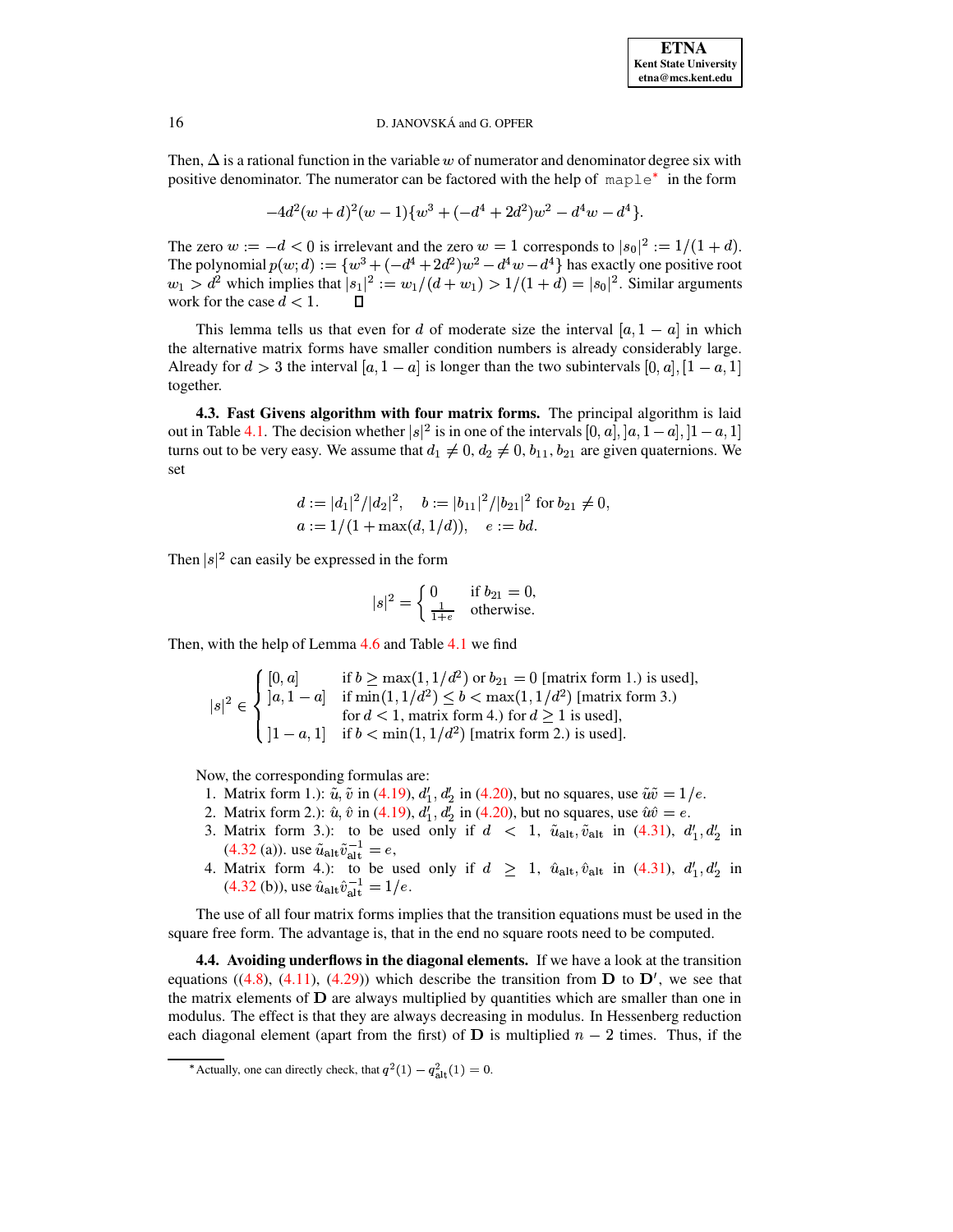multiplicator is in the average 0.75 and  $n = 100$ , then the diminishing factor is already  $(3/4)^{98} \approx 6 \cdot 10^{-13}$ . Therefore, we will discuss shortly a method introduced by Anda and Park[\[1\]](#page-24-5) for the real case in which they try to avoid this phenomenon by introducing another matrix decomposition. In our context, using matrix form  $\mathbf{H}^*$  (see [\(4.6\)](#page-6-1)) the main idea is contained in the following identity:

$$
\mathbf{D}' = \left(\begin{matrix} cd_1 & 0 \\ 0 & \overline{c}d_2 \end{matrix}\right) = \left(\begin{matrix} cd_1 & 0 \\ 0 & c^{-1}d_2 \end{matrix}\right) \left(\begin{matrix} 1 & 0 \\ 0 & |c|^2 \end{matrix}\right) =: \widetilde{\mathbf{D}}\left(\begin{matrix} 1 & 0 \\ 0 & |c|^2 \end{matrix}\right).
$$

The final clue is the following equation and decomposition:

<span id="page-16-0"></span>
$$
(4.41)\quad \mathbf{D}'\widetilde{\mathbf{H}}^* = \widetilde{\mathbf{D}}\begin{pmatrix} 1 & 0 \\ 0 & |c|^2 \end{pmatrix} \widetilde{\mathbf{H}}^* = \widetilde{\mathbf{D}}\begin{pmatrix} 1 & -u \\ |c|^2v & |c|^2 \end{pmatrix} = \widetilde{\mathbf{D}}\begin{pmatrix} 1 & 0 \\ |c|^2v & 1 \end{pmatrix} \begin{pmatrix} 1 & -u \\ 0 & 1 \end{pmatrix}.
$$

The last decomposition shows, that a multiplication with a vector can still be carried out by using only two (quaternion) multiplications. We also remark here that this matrix form is only used in case c is real and  $|c|^2 \ge 0.5$ . In case  $|c|^2 < 0.5$  we use matrix form 2.) with a similar expansion.

Matrix form 3.) is  $\widetilde{\mathbf{H}}_{\text{alt}}^* = \begin{pmatrix} u & -1 \\ u & 1 \end{pmatrix}$  and for the  $\begin{pmatrix} a & 1 \\ v & 1 \end{pmatrix}$  and for the transition equations we can make a corresponding development. See [\(4.29\)](#page-11-1):

$$
\mathbf{D}'=\left(\begin{matrix} s & 0 \\ 0 & \overline{c} \end{matrix}\right)d_2=\left(\begin{matrix} s & 0 \\ 0 & c^{-1} \end{matrix}\right)d_2\left(\begin{matrix} 1 & 0 \\ 0 & |c|^2 \end{matrix}\right)=:\widetilde{\mathbf{D}}\left(\begin{matrix} 1 & 0 \\ 0 & |c|^2 \end{matrix}\right).
$$

Therefore,

$$
\mathbf{D}' \widetilde{\mathbf{H}}^*_{\rm alt} = \widetilde{\mathbf{D}}\left(\begin{matrix} 1 & 0 \\ 0 & |c|^2 \end{matrix}\right)\left(\begin{matrix} u & -1 \\ v & 1 \end{matrix}\right).
$$

The last product can also be factored in the form

$$
(4.42) \qquad \qquad \begin{pmatrix} 1 & 0 \\ 0 & |c|^2 \end{pmatrix} \begin{pmatrix} u & -1 \\ v & 1 \end{pmatrix} = \begin{pmatrix} u & 0 \\ |c|^2 v & 1 \end{pmatrix} \begin{pmatrix} 1 & -u^{-1} \\ 0 & 1 \end{pmatrix}
$$

where we may assume that  $c$  is real and positive. However, as before, we still have two quaternion multiplications (56 flops) but we need one additional multiplication real  $\times$  quaternion (4 flops). If we compare the two different decompositions of the last equation, we see, that the product on the right has no advantages over the product on the left and therefore we do not use the right decomposition. When using matrix form 3.) we assume, that both  $|s|^2$ ,  $|c|^2$  are near the middle of  $[0, 1]$  such that there is no preference of s over c or vice versa. Therefore, we may also use the form

<span id="page-16-1"></span>(4.43) 
$$
\mathbf{D}'\widetilde{\mathbf{H}}_{\mathrm{alt}}^* = \widetilde{\mathbf{D}}\begin{pmatrix} |s|^2 & 0\\ 0 & 1 \end{pmatrix} \begin{pmatrix} u & -1\\ v & 1 \end{pmatrix} \text{ with } \widetilde{\mathbf{D}} := \begin{pmatrix} (\overline{s})^{-1}d_2 & 0\\ 0 & \overline{c}d_2 \end{pmatrix}.
$$

Anda and Park[\[1\]](#page-24-5) reduce or avoid the possibility of an underflow in the diagonal elements of **D**. However, instead, they introduce a multiplication by  $|c|^2$  or  $|s|^2$  of the matrix elements (see [\(4.41\)](#page-16-0) to [\(4.43\)](#page-16-1)) and thus, increase the danger of underflows in the matrix elements. Therefore, we have not implemented this technique. The use of matrix form  $\mathbf{H}^*_{\text{alt}}$  was not considered by Anda and Park[\[1\]](#page-24-5).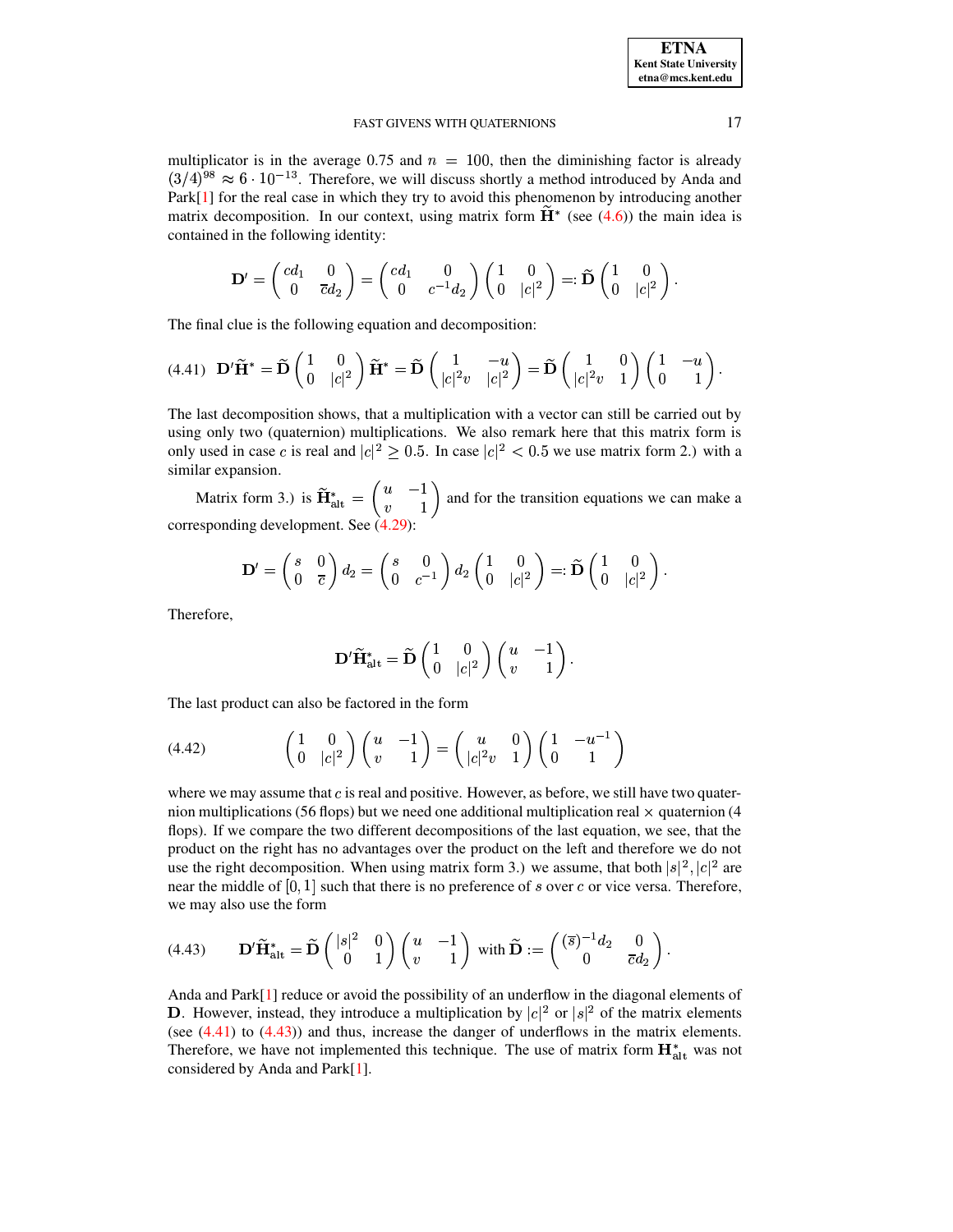**5. Hessenberg reduction of quaternion valued matrices by Givens transformations.** Assume that  $A \in \mathbb{H}^{n \times n}$  is an arbitrary matrix. By similarity transformations with Givens transformations we want to reduce  $\mathbf{A} = (a_{jk})$  to upper Hessenberg form, see Janovská and Opfer  $[11]$ . Such a Hessenberg form is usually the starting point for the application of a QR algorithm to find the eigenvalues of  $\bf{A}$ . A QR algorithm for quaternion valued matrices was developed by Bunse-Gerstner, Byers, and Mehrmann [\[2\]](#page-24-7). The reduction steps with  $\Gamma :=$  $\Gamma(j_0, k_0)$ , defined in [\(4.1\)](#page-5-2) have the form

<span id="page-17-1"></span>
$$
\mathbf{A}^{\prime\prime} := \mathbf{\Gamma}^* \mathbf{A} \mathbf{\Gamma}.
$$

The matrix  $A''$  will differ from A only in rows and columns with numbers  $j_0, k_0$ . Let us introduce  $\mathbf{A}' := (a'_{ik})$  where  $\mathbf{A}' = \mathbf{\Gamma}^* \mathbf{A}$ . Then,  $\mathbf{A}'' = (a''_{ik}) := \mathbf{A}' \mathbf{\Gamma}$  with

(5.2) 
$$
a''_{jk} = \begin{cases} a'_{jk} & \text{for } k \neq j_0, k \neq k_0, \\ a'_{jj_0}\overline{c} - a'_{jk_0}\overline{s} & \text{for } k = j_0, j = 1, 2, ..., n, \\ a'_{jj_0}s + a'_{jk_0}c & \text{for } k = k_0, j = 1, 2, ..., n. \end{cases}
$$

A formula for computing  $(a'_{ik})$  is given in [\(4.2\)](#page-5-1), and we already found that  $(2 + 1/7)(2n - (j_0 - 1))$  q-flops were needed. In order to compute all elements of  $\mathbf{A}^n$ from  $\mathbf{A}'$ , we need  $(4+2/7)n$  q-flops. Since the total number of q-flops is a cubic polynomial p in n we can use  $p(0) = p(1) = p(2) = 0, p(3) = (23 + 4/7)$  to obtain  $A(0) = p(1) = p(2) = 0, p(3) = (23 + 4/7)$  to obtain

<span id="page-17-4"></span>(5.3) 
$$
p(n) = (4 - 2/28)(n^3 - 3n^2 + 2n) \quad \text{q-flops}
$$

as the total number of computing  $A'$  and  $A''$ . This number is valid under the assumption that all entries are quaternion entries. If c or s is real, then the factor  $(4-2/28) = 55/14$  at  $p(n)$ ion that<br>at  $p(n)$ has to be replaced with  $(2 + 10/28) = 33/14$ .

<span id="page-17-5"></span>**6. Hessenberg reduction with Fast Givens transformations for quaternion valued matrices.** We start with the same setting as in Section [4](#page-5-3) and [5.](#page-17-0) There is an arbitrary matrix  $A \in \mathbb{H}^{n \times n}$  and a unitary matrix  $\Gamma$  defined in [\(4.1\)](#page-5-2) depending on a fixed matrix position  $(j_0, k_0)$  where  $1 < j_0 < k_0 \leq n$ . This matrix has the effect that in  $A' := \Gamma^* A$  it annihilates the element in position  $(k_0, j_0 - 1)$ . In  $\mathbf{A}'' := \mathbf{A}' \mathbf{\Gamma}$  only the columns  $j_0, k_0$  differ from those in  ${\bf A}'$ . Therefore, also in  ${\bf A}''$  the element at  $(k_0, j_0-1)$  is zero. If  ${\bf A}$  happens to be Hermitean, then, so will be  $A''$ .

The "Fast Idea" is the same as in Section [4,](#page-5-3) namely to introduce a matrix decomposition into  $(5.1)$  which has the following form:

<span id="page-17-2"></span>(6.1) 
$$
\mathbf{A} := \mathbf{DBD}^*, \quad \mathbf{A}'' := \mathbf{D}'\mathbf{B}''\mathbf{D}'^*,
$$

where  $\mathbf{D} := \text{diag}(d_1, d_2, \dots, d_n)$ ,  $\mathbf{D}' := \text{diag}(d'_1, d'_2, \dots, d'_n)$  are suitably chosen, nonsingular but otherwise arbitrary diagonal matrices in  $\mathbb{H}^{n \times n}$ . Then, [\(6.1\)](#page-17-2), [\(5.1\)](#page-17-1) imply:

<span id="page-17-3"></span>(6.2) 
$$
\mathbf{B}'' = \underbrace{(\mathbf{D}')^{-1} \mathbf{\Gamma}^* \mathbf{D}}_{\mathbf{H}^*} \mathbf{B} \underbrace{\mathbf{D}^* \mathbf{\Gamma} (\mathbf{D}'^*)^{-1}}_{\mathbf{H}}.
$$

We see that (apart from the dimension) the above defined matrix  $\mathbf{H}^*$  coincides with the former matrix  $\mathbf{H}^*$  introduced in [\(4.4\)](#page-6-3). If we choose the diagonal elements of  $\mathbf{D}, \mathbf{D}'$  according to

$$
(6.3) \t\t d_j = d'_j \t\t for all  $j \neq j_0, j \neq k_0,$
$$

<span id="page-17-0"></span>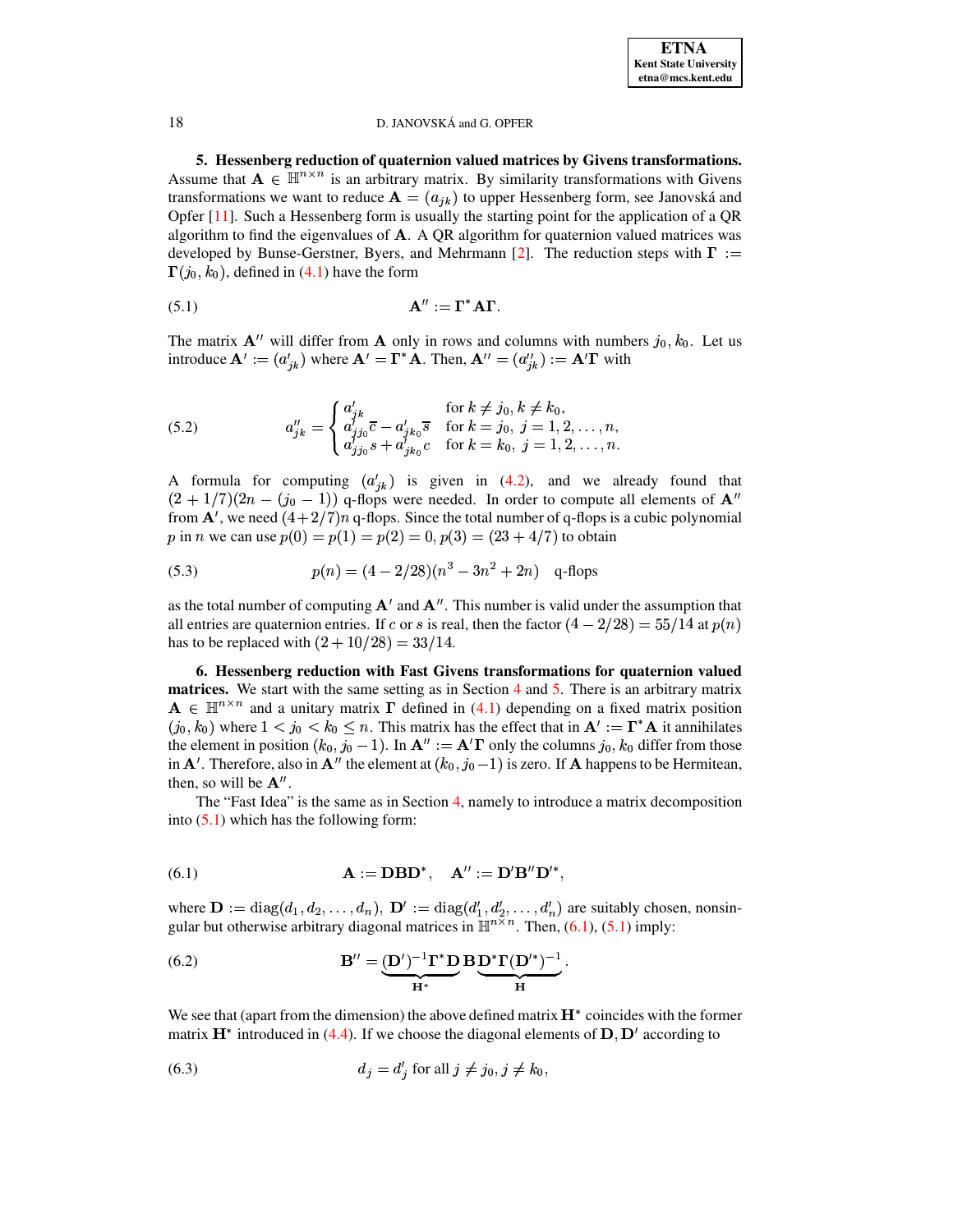$\mathbf{H}^*$  coincides with the identity matrix apart from the rows and columns indexed  $j_0, k_0$ , respectively. The complete analysis from Section 4 is therefore, valid here. In the formulas (4.19), (4.20) we only have to replace  $d_1$ ,  $d'_1$  by  $d_{j_0}$ ,  $d'_{j_0}$ ;  $d_2$ ,  $d'_2$  by  $d_{k_0}$ ,  $d'_{k_0}$ ;  $a_{11}$ ,  $b_{11}$  by  $a_{j_0,j_0-1}, b_{j_0,j_0-1}$ , and  $a_{21}, b_{21}$  by  $a_{k_0,j_0-1}, b_{k_0,j_0-1}$ , respectively. Let us rewrite the iteration steps derived from  $(6.2)$  in the form

<span id="page-18-0"></span>(6.4) 
$$
\mathbf{B}_{\ell+1} := \mathbf{H}_{\ell}^* \mathbf{B}_{\ell} \mathbf{H}_{\ell} = (\mathbf{D}_{\ell+1})^{-1} \mathbf{\Gamma}_{\ell}^* \mathbf{D}_{\ell} \mathbf{B}_{\ell} \mathbf{D}_{\ell}^* \mathbf{\Gamma}_{\ell} (\mathbf{D}_{\ell+1}^*)^{-1},
$$

$$
\ell := 0, 1, ..., m - 1, \quad m := (n - 2)(n - 1)/2
$$
, then,

(6.5) 
$$
\mathbf{B}_m := (\mathbf{D}_m)^{-1} \mathbf{\Gamma}_{m-1}^* \cdots \mathbf{\Gamma}_0^* \mathbf{D}_0 \mathbf{B}_0 \mathbf{D}_0^* \mathbf{\Gamma}_0 \cdots \mathbf{\Gamma}_{m-1} (\mathbf{D}_m^*)^{-1}
$$

Then, the wanted Hessenberg form is

<span id="page-18-2"></span>(6.6) 
$$
\mathbf{A}_m := \mathbf{D}_m \mathbf{B}_m \mathbf{D}_m^*, \text{ where } \mathbf{B}_0 := \mathbf{D}_0^{-1} \mathbf{A} (\mathbf{D}_0^*)^{-1}
$$

For algebraic simplicity it is reasonable to choose  $D_0 := I$ , then  $B_0 := A$ . But see the comment at the end of the numerical example. If all  $D_{\ell}$  already contain the squares of the diagonal entries, then, the last step must read

<span id="page-18-3"></span>(6.7) 
$$
\mathbf{A}_m := \sqrt{\mathbf{D}_m} \, \mathbf{B}_m \, \sqrt{\mathbf{D}_m^*},
$$

where  $\sqrt{\phantom{a}}$  should be applied elementwise. For square roots of quaternions, see the appendix.

In order to compute  $\mathbf{B}'' := \mathbf{B}_{\ell+1}$  from  $\mathbf{B}' := \mathbf{B}_{\ell}$  according to formula (6.4) we first compute  $(b'_{ik}) := \mathbf{B}^T$  according to a slightly modified (4.21), namely

<span id="page-18-1"></span>(6.8) 
$$
b'_{jk} = \begin{cases} \begin{cases} b_{j_0,k} - \tilde{u}b_{k_0,k} & \text{if } j = j_0, \ k = 1,2,\ldots,n, \\ 0 & \text{if } j = k_0, \ k = 1,2,\ldots,j_0 - 1, \\ \tilde{v}b_{j_0,k} + b_{k_0,k} & \text{if } j = k_0, \ k = j_0, j_0 + 1,\ldots,n, \end{cases} \\ \begin{cases} \hat{u}b_{j_0,k} - b_{k_0,k} & \text{if } j = j_0, \ k = 1,2,\ldots,n, \\ 0 & \text{if } j = k_0, \ k = 1,2,\ldots,j_0 - 1, \\ b_{j_0,k} + \hat{v}b_{k_0,k} & \text{if } j = k_0, \ k = j_0, j_0 + 1,\ldots,n, \end{cases} \text{for } \hat{u}\hat{v} < 1, \end{cases}
$$

and then  $(b''_{jk}) := \mathbf{B}''$  according to

(6.9) 
$$
b''_{jk} = \begin{cases} \begin{cases} b'_{j,j_0} - b'_{j,k_0} \tilde{u} & \text{if } k = j_0, j = 1, 2, ..., n, \\ b'_{j,j_0} \overline{v} + b'_{j,k_0} & \text{if } k = k_0, j = 1, 2, ..., n, \end{cases} & \text{for } \tilde{u}\tilde{v} \leq 1, \\ \begin{cases} b'_{j,j_0} \overline{\hat{u}} - b'_{j,k_0} & \text{if } k = j_0, j = 1, 2, ..., n, \\ b'_{j,j_0} + b'_{j,k_0} \overline{\hat{v}} & \text{if } k = k_0, j = 1, 2, ..., n, \end{cases} & \text{for } \hat{u}\hat{v} < 1. \end{cases}
$$

If we count the q-flops together for evaluating  $(6.8)$  and for  $(6.9)$  we arrive at

(6.10) 
$$
p(n) = (44/21)(n^3 - 3n^2 + 2n) \quad \text{q-flops}
$$

A comparison with (5.3) using the realistic factor  $33/14$  instead of  $4 - 2/28$  shows that we have a moderate gain factor of 1.125 which will later appear also in Table 6.1.

The general relation between the iteration number  $\ell$  and the corresponding matrix position  $(j, k)$  can be expressed by

(6.11) 
$$
\Gamma_{n(j-2)-j(j+1)/2+k+1} = \Gamma(j,k); \quad 1 < j < k \le n,
$$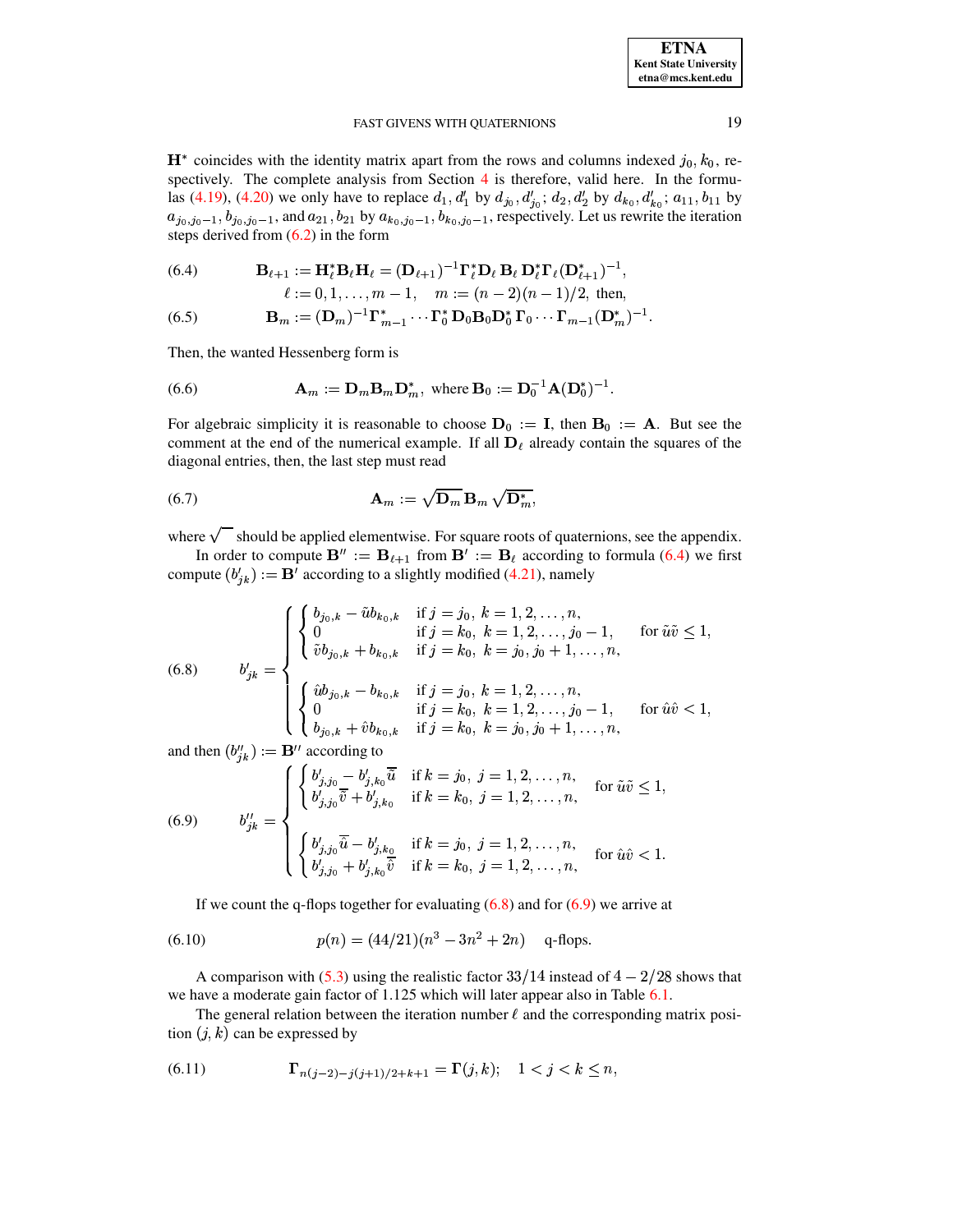TABLE 6.1 Flop comparisons: ordinary and Fast Givens transformation

<span id="page-19-0"></span>

|    |                      |    |    | $y_1 = cx_1 - sx_2$<br>$y_2 = \overline{s}x_1 + \overline{c}x_2$ |                |                | $y_1 = x_1 - u x_2$<br>$y_2 = vx_1 + x_2$ | gain<br>in <b>F</b> | gain<br>inM                 | gainfactor<br>in F |
|----|----------------------|----|----|------------------------------------------------------------------|----------------|----------------|-------------------------------------------|---------------------|-----------------------------|--------------------|
|    |                      | A  | М  | F                                                                | A              | М              | F                                         |                     |                             |                    |
|    | all $\in \mathbb{R}$ | 2  | 4  | 6                                                                | $\overline{2}$ | $\overline{2}$ | 4                                         | 2                   | $\mathcal{D}_{\mathcal{L}}$ | 1.5                |
| 2. | all $\in \mathbb{C}$ | 12 | 16 | 28                                                               | 8              | 8              | 16                                        | 12                  | 8                           |                    |
| 3. | $c \in \mathbb{R}$   | 8  | 12 | 20                                                               | 8              | 8              | 16                                        | 4                   | $\overline{4}$              | 1.25               |
| 4. | all $\in \mathbb{H}$ | 56 | 64 | 120                                                              | 32             | 32             | 64                                        | 56                  | 32                          |                    |
| 5. | $c \in \mathbb{R}$   | 32 | 40 | 72                                                               | 32             | 32             | 64                                        | 8                   | 8                           | 1.125              |

where  $\Gamma(j,k)$  was already defined in (4.1). If we want to recover j, k from  $\ell$  at  $\Gamma_{\ell}, 1 \leq \ell \leq$  $m$ , we introduce

$$
K(i):=\frac{(n-2)(n-1)}{2}-\frac{(n-i)(n-i+1)}{2}+1, \quad 1,
$$

and determine  $j, k$  by

$$
j = \arg \max_{1 < i < n} K(i) \le \ell, \quad k = j + 1 + (\ell - K(j)).
$$

Let us make a little example with  $n = 6$ . Then,  $(2, 3), (2, 4), (2, 5), (2, 6)$ ;  $(3, 4), (3, 5), (3, 6), (4, 5), (4, 5), (5, 6)$  correspond to  $k = 1, 2, 3, 4, 5, 6, 7, 8, 9, 10$ . Let us try to find  $(j,k)$   $[ = (3,5) ]$  from  $\Gamma_6$ , i. e. we have  $\ell = 6$ . We see that  $K(3) = 5 \leq \ell$ ,  $K(4) = 8 > \ell$ . Hence,  $j = 3$ ,  $k = j + 1 + (\ell - K(j)) = 5$ , as required.

We make a comparative flop count for various cases of ordinary and Fast Givens transformation in Table 6.1.

In Table 6.1, we used A for additions, M for multiplications, F for flops. The Fast formulas in all cases are based on the fact that either  $c$  or  $s$  is real. Thus, we have to compare the counts in lines 3, and 5, in Table 6.1. The savings deduced from lines 2, and 4, are unrealistic. Thus, the (relative) saving is optimal in the real case, but moderate in the complex and quaternion case. The question is whether there is a strategy for choosing the diagonal elements  $d_1, d_2$  such that the quantities u, v become real. We could choose  $(d_1, d_2) = (a_{11}, a_{21})$ in case both quantities are not zero. Then, the first column of B would consist of two ones and both u, v would be real with  $v = 1$ . This would reduce (4.21) to  $3n/7$  q-flops, however, by the cost of a premultiplication with 2n q-flops, together  $(2 + 3/7)n$  q-flops. The direct evaluation needs  $(2 + 2/7)n$  q-flops.

7. Stability considerations. The three papers by Gentleman, Hammarling, Rath, [6], [9], [14], all contain investigations on stability of the Fast Givens method. If we consider the computation of  $b'_{ik}$ ,  $j = 1, 2, k = 1, 2, ..., n$  in formula (4.21), we combine the two vectors  $b'_{1k}$ ,  $b'_{2k}$  to one vector  $b' := (b'_k)$ ,  $k = 1, 2, ..., 2n$ , and compare that with the computed vector  $b' := (b'_{k})$ . We also combine the two given vectors  $b_{1k}$ ,  $b_{2k}$  to one vector b. Then, the estimates given are all of the form

$$
||b' - \bar{b}'||_2 \le c \, \mathbf{m} ||b||_2
$$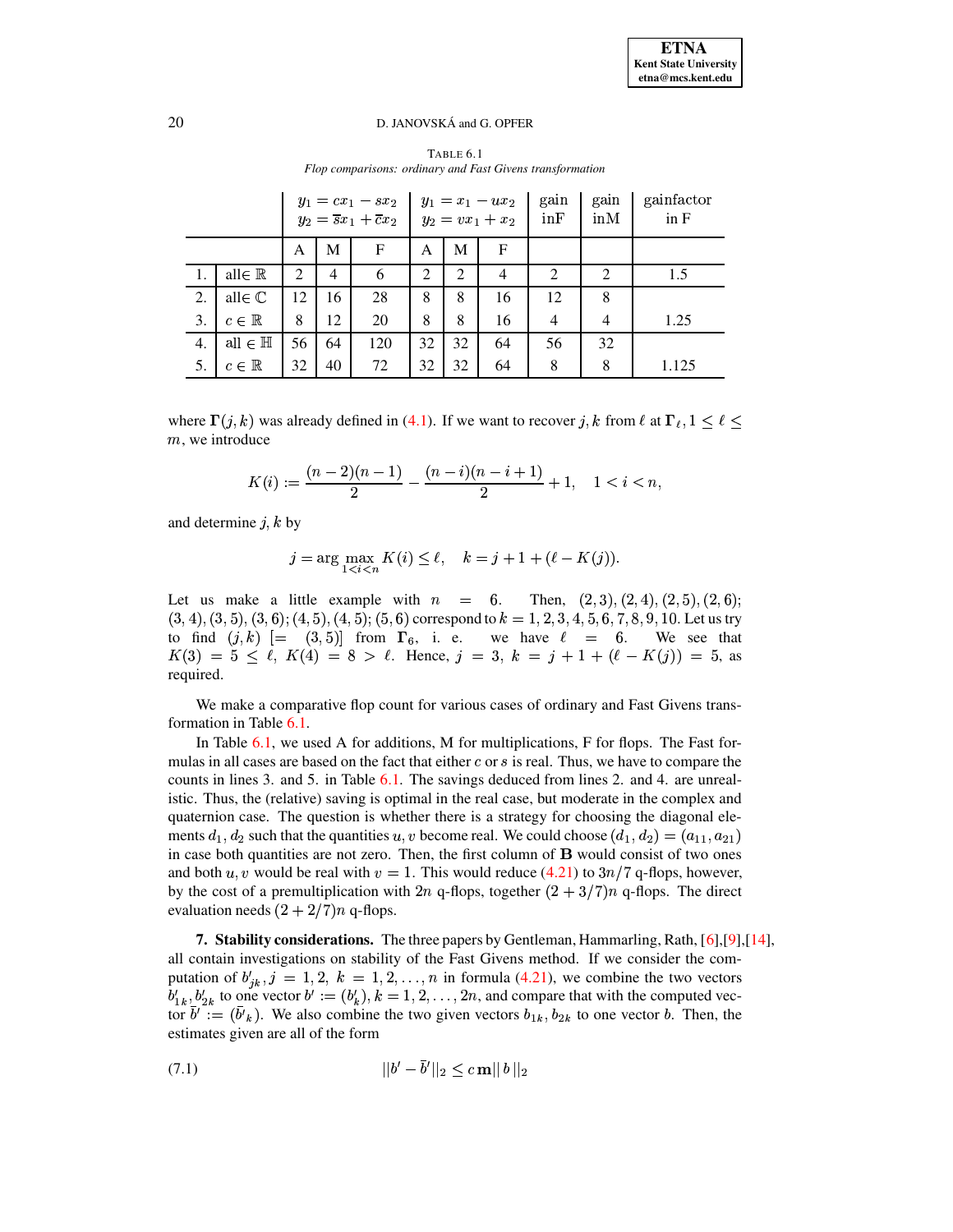where the constant  $c$  is moderate and varies depending on specific assumptions and where  $m$ is the machine precision. In all cases the authors refer to Wilkinson, [\[19,](#page-25-7) p. 134]. However, it seems a little easier to follow the concept of the *condition of a function* which one can find e. g. in Demmel's book,  $[3, p. 5]$  $[3, p. 5]$ .

The stability is treated as the problem of evaluating a differentiable function  $f : \mathbb{R}^n \to \mathbb{R}$ at a known, computed neighbor  $\bar{x} := x + h_x$  of an unknown value x, where  $h_x$  is assumed to be a small perturbation of x. For a function  $f: \mathbb{R}^m \to \mathbb{R}$  let  $x = (x_1, x_2, \dots, x_m)^\mathrm{T}$ be the true argument and  $\bar{x} = (\bar{x}_1, \bar{x}_2, \ldots, \bar{x}_m)^T$  a disturbed argument and define  $e_{x_i} :=$  $(x_j - \bar{x}_j)/x_j$ , the relative error of component number  $j = 1, 2, \ldots, m$ . We define

 $f_j (x,\bar{x}) := f(\bar{x}_1, \bar{x}_2, \ldots \bar{x}_j, x_{j+1}, \ldots, x_m), \quad j=0,1,\ldots, m.$ 

In particular,  $f_0(x, \bar{x}) = f(x)$  and  $f_m(x, \bar{x}) = f(\bar{x})$ . Then,

<span id="page-20-0"></span>(7.2) 
$$
G(f)(x) := \frac{f(x) - f(\bar{x})}{f(x)} = \sum_{j=1}^{m} \frac{f_{j-1}(x, \bar{x}) - f_j(x, \bar{x})}{x_j - \bar{x}_j} \frac{x_j}{f(x)} \frac{x_j - \bar{x}_j}{x_j}.
$$

And we define the condition of  $f$  at  $x$  by the vector

(7.3) 
$$
\kappa(f)(x) := \left(f_{x_1}(x) \frac{x_1}{f(x)}, f_{x_2}(x) \frac{x_2}{f(x)}, \dots, f_{x_m}(x) \frac{x_m}{f(x)}\right)^{\mathrm{T}} =: (\kappa_1, \kappa_2, \dots, \kappa_m)^{\mathrm{T}},
$$

where  $f_{x_i}$  denotes the partial derivative of f in direction  $x_j$ ,  $j = 1, 2, \ldots, m$ . According to [\(7.2\)](#page-20-0), component j of  $\kappa(f)(x)$  is the amplification factor of the relative error  $e_{x}$ , or

<span id="page-20-1"></span>(7.4) 
$$
G(f)(x) \approx \sum_{j=1}^{m} \kappa_j e_{x_j}.
$$

Finally, if we have a function  $f: \mathbb{R}^m \to \mathbb{R}^n,$  we define a condition vector for each component of f. The result will be an  $(m \times n)$  matrix of condition numbers. From [\(7.4\)](#page-20-1) we can deduce

<span id="page-20-2"></span>(7.5) 
$$
|G(f)(x)| \approx |\sum_{j=1}^m \kappa_j e_{x_j}| \leq m \max_j |\kappa_j| \max_j |e_{x_j}|.
$$

Let us apply this to the multiplication of two quaternions. The formula for multiplication is given in [\(1.1\)](#page-0-0). Each component of the product is a function of eight variables  $a :=$  $(a_1, a_2, a_3, a_4), b := (a_5, a_6, a_7, a_8)$ . For the first component of the product [\(1.1\)](#page-0-0) defined<br>by  $p(a, b) := a_1 a_5 - a_2 a_6 - a_3 a_7 - a_4 a_8$  we obtain from (7.5)  $(a, b) := a_1 a_5 - a_2 a_6 - a_3 a_7 - a_4 a_8$  we obtain from [\(7.5\)](#page-20-2)

$$
|\sum_{j=1}^8 \kappa_j e_{a_j}| \leq \frac{8}{p} \max_{1 \leq j \leq 4} |a_j a_{j+4}| \max_{1 \leq j \leq 8} (|e_{a_j}|) \leq \frac{8m}{p} \max_{1 \leq j \leq 4} |a_j a_{j+4}|,
$$

where **m** stands for the machine precision. Since *p* is an ordinary scalar product, it may have the well known fallacies of a scalar product, or in other words, the four components of the product of two quaternions must be computed carefully.

<span id="page-20-3"></span>**8.** A numerical example. Given a matrix  $A \in \mathbb{H}^{3 \times 5} =: (a_{jk}), j, k = 1, 2, \ldots, 5$ defined by

|                                                                                                                                                                                                                                                                                                                                         | $\int a_{11} a_{12} a_{13} a_{14} a_{15} a_{21} a_{22} a_{23} a_{24} a_{25}$ |  |  |  |  |  |
|-----------------------------------------------------------------------------------------------------------------------------------------------------------------------------------------------------------------------------------------------------------------------------------------------------------------------------------------|------------------------------------------------------------------------------|--|--|--|--|--|
| $\mathbf{A} := \begin{bmatrix} 1 & 1 & 1 & 1 & 1 \\ 1 & 1 & 1 & 1 & 1 \\ 0 & 2 & 1 & 1 & 1 \\ -4 & 5 & 4 & 2 & -4 & -3 \\ -4 & 3 & -4 & -1 & 0 & 4 & 2 \\ 1 & 1 & 1 & 1 & 1 & 1 \\ 0 & 0 & 0 & 4 & 2 & 1 & -4 \\ 0 & 0 & 0 & 4 & 2 & 1 & -4 \\ 0 & 0 & 0 & 4 & 2 & 1 & -4 \\ 0 & 0 & 0 & 4 & 2 & 1 & -4 \\ 0 & 0 & 0 & 0 & 4 & 2 & 1 \$ |                                                                              |  |  |  |  |  |
|                                                                                                                                                                                                                                                                                                                                         |                                                                              |  |  |  |  |  |
|                                                                                                                                                                                                                                                                                                                                         |                                                                              |  |  |  |  |  |
|                                                                                                                                                                                                                                                                                                                                         |                                                                              |  |  |  |  |  |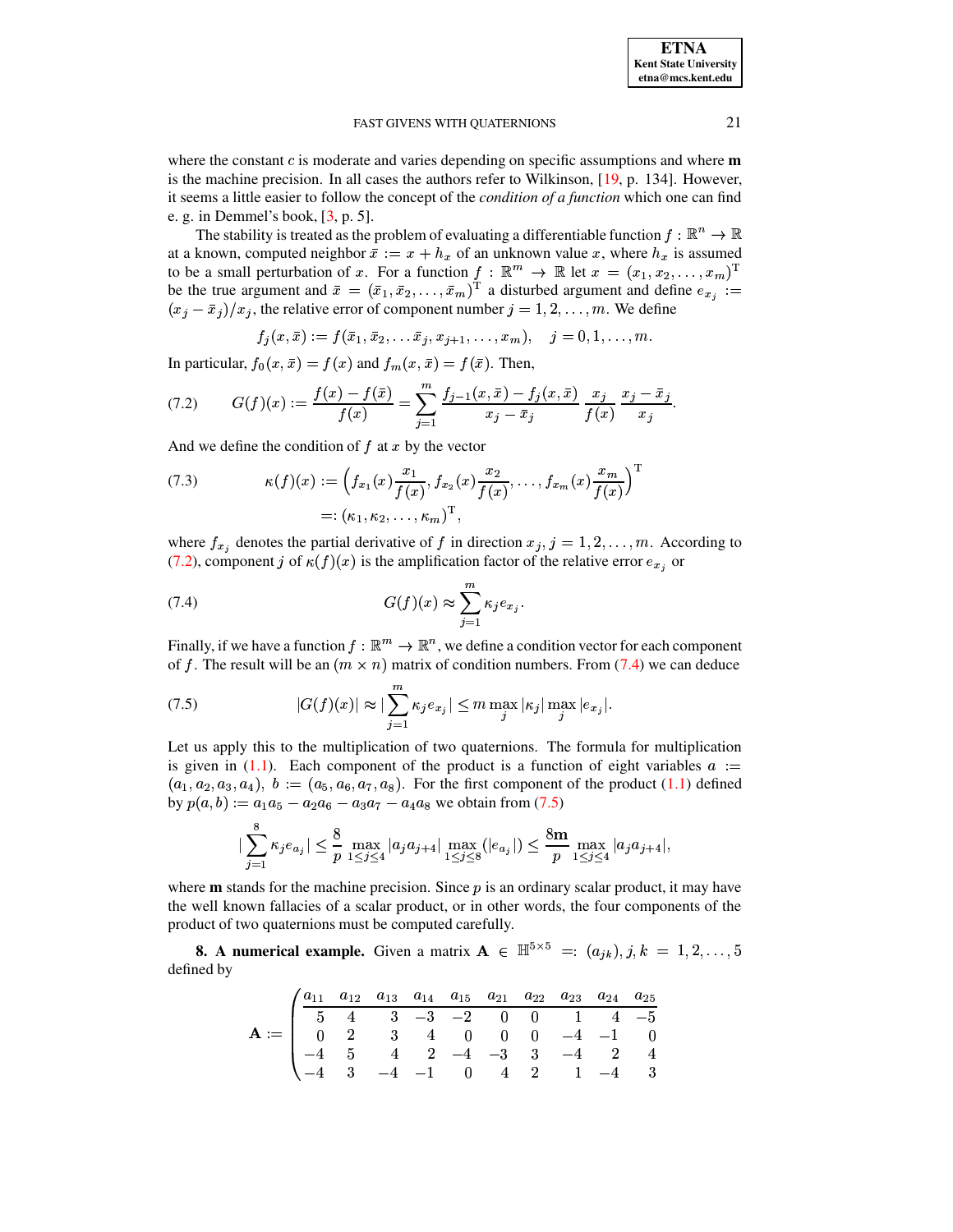# 22 D. JANOVSKÁ and G. OPFER

| $a_{31}$ | $a_{32}$    | $a_{33}$ | $a_{34}$                         | $a_{35}$ |  | $a_{41}$ $a_{42}$ $a_{43}$ $a_{44}$ | $a_{45}$ $a_{51}$ $a_{52}$                                                                                         |  | $a_{53}$ |        | $a_{54}$ $a_{55}$ |
|----------|-------------|----------|----------------------------------|----------|--|-------------------------------------|--------------------------------------------------------------------------------------------------------------------|--|----------|--------|-------------------|
|          |             |          |                                  |          |  |                                     | $3 \quad -4 \quad -2 \quad 2 \quad 4 \quad 1 \quad -1 \quad 3 \quad 3 \quad -5 \quad -2 \quad 5 \quad -2 \quad -5$ |  |          |        |                   |
|          | $-3$ $-3$ 1 |          |                                  |          |  |                                     | $0 \quad -4 \quad -5 \quad 4 \quad -1 \quad 4 \quad -1 \quad -1 \quad -2 \quad -2 \quad -4$                        |  |          |        |                   |
|          | $2 -3 -3$ 3 |          |                                  |          |  |                                     | $3 \quad -4 \quad 0 \quad -1 \quad 3 \quad -1 \quad 3 \quad 0$                                                     |  |          | $3 -2$ |                   |
|          | $\Box$ 0    |          | $4\quad -2\quad 0\quad 2\quad 0$ |          |  |                                     | $4 \quad 4 \quad -3 \quad -2 \quad -3$                                                                             |  | 4        |        |                   |

The reduction of **A** to upper Hessenberg form  $\mathbf{H} = (h_{jk})$ ,  $j, k = 1, 2, ..., 5$  by the prescribed Fast Givens transformation with four matrices and using the identity matrix as starting diagonal matrix  $\bf{D}$  yields

|                  | $h_{11}$         |                                         | $h_{12}$            |                  |                                            | $h_{13}$            |                                         | $h_{14}$ |                                         |          | $h_{15}$            |                                      |
|------------------|------------------|-----------------------------------------|---------------------|------------------|--------------------------------------------|---------------------|-----------------------------------------|----------|-----------------------------------------|----------|---------------------|--------------------------------------|
|                  |                  | 5                                       | $-0.74775650110597$ |                  |                                            | $-3.95327600209997$ |                                         |          | 2.96961127198873                        |          |                     | 0.29808603448429                     |
| $H :=$           |                  | 0                                       | $-6.51410951925005$ |                  |                                            | $-2.20380757846644$ |                                         |          | 3.40622786697461                        |          |                     | $-3.00578422682992$                  |
|                  |                  | -4                                      | 2.25764943603147    |                  |                                            | $-3.83464360352797$ |                                         |          | 2.76338195772684                        |          |                     | 2.39657240898337                     |
|                  |                  | $-4$                                    | 2.67466748472519    |                  |                                            | 3.35725239384719    |                                         |          | 1.83028985634685                        |          |                     | 2.45382201023755                     |
|                  |                  |                                         |                     |                  |                                            |                     |                                         |          |                                         |          |                     |                                      |
|                  | $h_{21}$         |                                         |                     | $h_{22}$         |                                            |                     | $h_{23}$                                |          | $h_{24}$                                |          | $h_{25}$            |                                      |
|                  |                  | $-6.72980850995369$                     |                     |                  | 0.08333333333333                           |                     | $-5.81010025559997$                     |          | 2.97160998711501                        |          |                     | $-0.41862959053221$                  |
|                  |                  | 6.72980850995369<br>$-4.48653900663580$ |                     |                  | $-3.30624483043838$<br>$-2.23945409429280$ |                     | 2.55855956052311<br>$-2.95394126306036$ |          | 1.40121322988457<br>$-1.48234496331670$ |          |                     | 2.99852081752252<br>0.94736829485381 |
|                  |                  | 6.72980850995369                        |                     |                  | 0.66583953680728                           |                     | $-2.64698611503065$                     |          | $-4.65096304953245$                     |          |                     | 3.03127807183587                     |
|                  |                  |                                         |                     |                  |                                            |                     |                                         |          |                                         |          |                     |                                      |
| $h_{31}$         |                  | $h_{32}$                                |                     |                  |                                            | $h_{33}$            |                                         | $h_{34}$ |                                         |          | $h_{35}$            |                                      |
| $\boldsymbol{0}$ |                  | $-5.60809863079113$                     |                     |                  |                                            | $-4.42335169964168$ |                                         |          | 2.81328889050477                        |          |                     | $-1.76867759787944$                  |
| $\boldsymbol{0}$ |                  | 2.57030463609747                        |                     |                  |                                            | $-2.62149689810323$ |                                         |          | 0.99739994003402                        |          |                     | $-0.66532778056974$                  |
| $\bf{0}$         |                  | $-2.54116573298713$                     |                     |                  |                                            | $-4.13525389269467$ |                                         |          | $-1.02170998081773$                     |          |                     | 3.31842681724252                     |
| $\boldsymbol{0}$ |                  | 6.49645510300699                        |                     |                  |                                            | 1.87303821660327    |                                         |          | $-0.94909428323479$                     |          |                     | 3.12994058167427                     |
|                  |                  |                                         |                     |                  |                                            |                     |                                         |          |                                         |          |                     |                                      |
|                  |                  | $h_{42}$                                |                     | $h_{43}$         |                                            |                     | $h_{44}$                                |          |                                         | $h_{45}$ |                     |                                      |
|                  | $h_{41}$         |                                         |                     |                  |                                            |                     |                                         |          |                                         |          |                     |                                      |
|                  | $\overline{0}$   | $\overline{0}$                          | $-0.14684700502573$ |                  |                                            |                     | $-2.45117954729734$                     |          |                                         |          | $-2.28477951278127$ |                                      |
|                  | $\boldsymbol{0}$ | 0                                       |                     |                  | 5.39325768134285                           |                     | $-1.64396407983639$                     |          |                                         |          | $-1.47533658343006$ |                                      |
|                  | $\boldsymbol{0}$ | 0                                       |                     |                  | 2.85553112722675                           |                     | $-3.48282028844388$                     |          |                                         |          | $-2.68719252790753$ |                                      |
|                  | $\overline{0}$   | $\theta$                                |                     |                  | 4.55960852186855                           |                     | 2.30234114446700                        |          |                                         |          | 1.42019804718412    |                                      |
|                  |                  |                                         |                     |                  |                                            |                     |                                         |          |                                         |          |                     |                                      |
|                  |                  |                                         |                     |                  |                                            |                     |                                         |          |                                         |          |                     |                                      |
|                  |                  | $h_{51}$                                | $h_{52}$            | $h_{53}$         |                                            | $h_{54}$            |                                         |          | $h_{55}$                                |          |                     |                                      |
|                  |                  | $\overline{0}$                          | $\overline{0}$      | $\boldsymbol{0}$ |                                            | 1.92401313127372    |                                         |          | 0.79119791360569                        |          |                     |                                      |
|                  |                  | $\boldsymbol{0}$                        | $\boldsymbol{0}$    | 0                |                                            | $-2.68560326801966$ |                                         |          | $-4.27095881717863$                     |          |                     |                                      |
|                  |                  | $\overline{0}$                          | $\overline{0}$      | $\Omega$         |                                            | $-6.01180247912326$ |                                         |          | $-1.34098991661015$                     |          |                     |                                      |
|                  |                  | $\Omega$                                | $\Omega$            | $\Omega$         |                                            | $-4.21206594139542$ |                                         |          | 1.54951849179966                        |          |                     |                                      |
|                  |                  |                                         |                     |                  |                                            |                     |                                         |          |                                         |          |                     |                                      |

It should be pointed out, that a change of the strategy or a change of the diagonal matrix  $$ at the start would change the result. The matrix  $\bf{D}$  could be used to scale  $\bf{A}$ . If we choose  $\mathbf{D} := \sqrt{\text{diag}(\mathbf{A})}$  where  $\sqrt{\ }$  is applied elementwise, with the exception of zero diagonal elements of  $A$  where one defines the corresponding diagonal element of  $D$  to be one. Then, the effect is, that all non zero diagonal elements of  $\mathbf{B}_0$  (see [\(6.6\)](#page-18-2)) will have absolute value one. This could be an important argument, not to use the identity matrix  $\bf{I}$  for  $\bf{D}$  in the beginning.

**9. Conclusion.** We have developed two techniques for applying the Fast Givens transform to matrices with quaternion valued matrices. The first technique follows from what is known for the real case, namely, to use two different matrices according to the size of the quantity  $|s|^2 \in [0,1]$ . In this case we also show, that in contrast to the standard opinion it is also possible to store the essential information in only one parameter. As in the real case,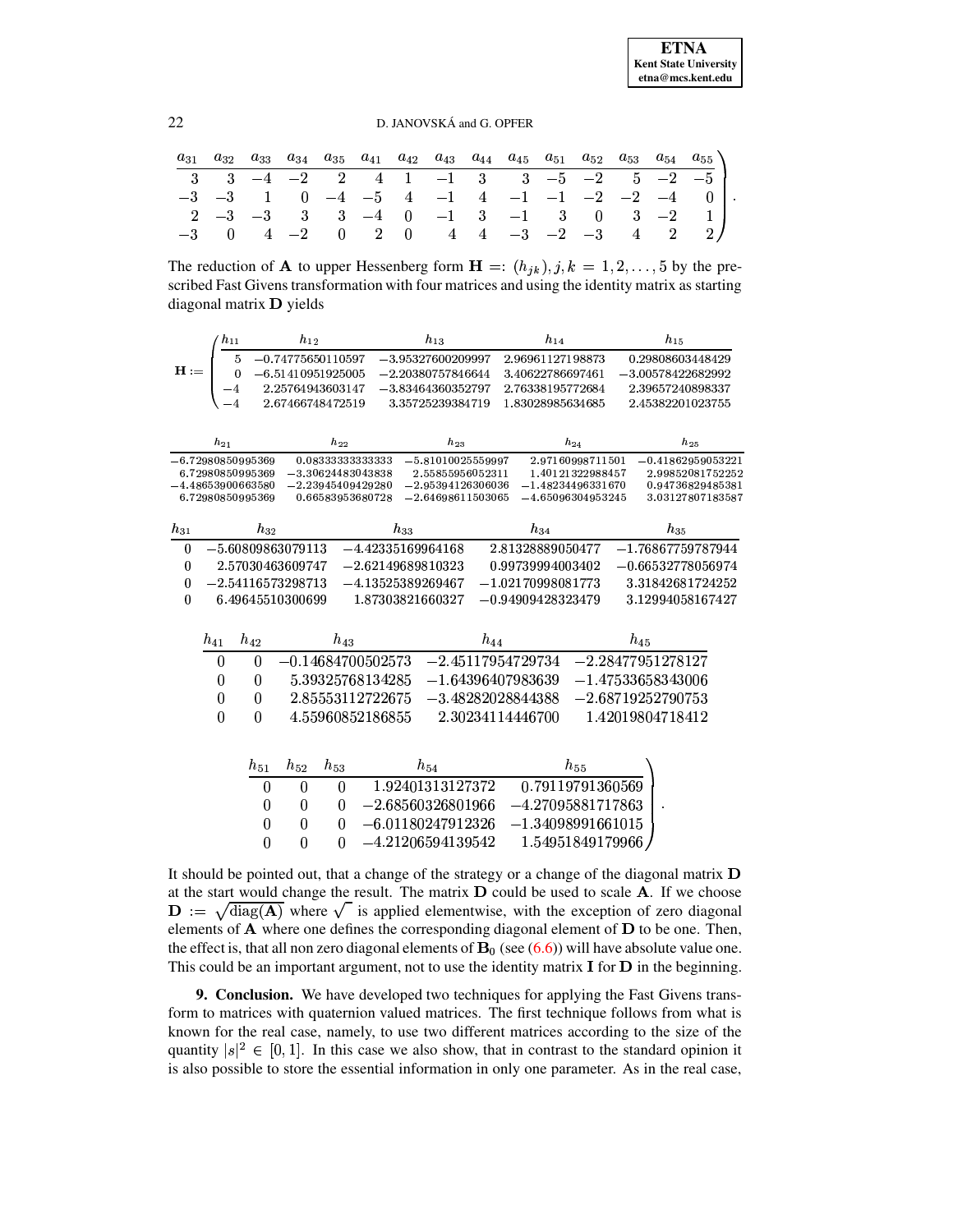two options are available, namely either to use the squares of the diagonal elements or to use the diagonal elements directly. In the first case square roots are only needed in the very end. Since the diagonal elements may be quaternions there may be the necessity to compute square roots of quaternions. Therefore, we have added an appendix in which we show how to compute roots from quaternions.

The second technique involves four matrices and in each step we select that matrix which has the smallest condition number. We have shown, that this technique yields smaller condition numbers in comparison with the standard technique with only two matrices. This technique would even be new for the real case. There is also some disadvantage. The diagonal elements do not stay real (in case we do not work with real matrix entries) if we would start with real diagonal elements, and in computing the new matrix forms more algebraic work is needed. However, when computing the Hessenberg form which is our main application the algebraic work for transforming the original matrix is  $O(n^3)$ , whereas the additional work is only  $O(n^2)$ . This additional work may be applied well, when using the start matrix **D** for scaling the given matrix  $\bf{A}$ . More details are given at the end of Section [8.](#page-20-3)

There is one general drawback when using Fast Givens transformation for complex or quaternion valued matrices. This can be seen from looking at Table [6.1.](#page-19-0) There is only a gain factor of 1.125 with respect to the flop count over the classical Givens transformation when applied to quaternions. We also see that the Fast Givens transformation in the quaternion case needs 16 times as many flops as the Fast Givens transformation applied to real matrices.

**Appendix. Roots of quaternions.** In Section [6,](#page-17-5) there is the possibility of using quaternion entries in the diagonal matrix  $D$ . In step [\(6.7\)](#page-18-3), there is the task of computing square roots of quaternions. Since this is not obvious, we will give some hints for computing roots roots of quaternions. Since this is not obvious, we will give some hints for computing roots<br>in general. For a given  $a \in \mathbb{H} \setminus \{0\}$  and fixed  $n \geq 2$  let us consider the polynomial  $p : \mathbb{H} \to \mathbb{H}$ defined by

<span id="page-22-1"></span>
$$
(A.1) \t\t\t p(z) := z^n - a, \quad n \in \mathbb{N}, \quad n \ge 2, \quad a \in \mathbb{H} \setminus \{0\}.
$$

(A.1)  $p(z) := z$ <br>Any  $z \in \mathbb{H}$  with  $p(z) = 0$  will Any  $z \in \mathbb{H}$  with  $p(z) = 0$  will be called a *root* (sometimes also *n*-*root*) of a or a *zero* of p. We will use the already introduced notion of *equivalence* of quaternions. In particular we refer to Lemma [1.1.](#page-22-0) We will see that p defined in  $(A,1)$  has always n zeros. But it may we refer to Lemma 1.1. We will see that p defined in  $(A.1)$  has always n zeros. But it may have even infinitely many zeros. In order to see this, let z be a root of a. Then, for any  $h \in \mathbb{H} \setminus \{0\}$  we have  $h^{-1}p(z)h = (h^{-1}zh)^n - h^{-1}ah = 0$ . In particular, if a is real, we obtain  $p(h^{-1}zh) = 0$ . Thus, with z also  $h^{-1}zh$  is a root of  $a \in \mathbb{R}$ . Therefore, if z is not real  $(h^{-1}zh) = 0$ . Thus, with  $z$  also  $h^{-1}zh$  is a root of  $a \in \mathbb{R}$ . Therefore, if  $z$  is not real (take  $a = -1$  as an example) there will be infinitely many roots of a.

<span id="page-22-0"></span><sup>L</sup>EMMA A.1. *Let* ¢ *of [\(A.1\)](#page-22-1) be given and be the corresponding complex representative of*  $[a]$  with representation  $a = h\tilde{a}h^{-1}$ . Let  $\hat{z} := \tilde{a}^{1/n}$ . Then  $z := h\hat{z}h^{-1}$  is a root of a and  $\Im \hat{z} > 0.$ 

*Proof.* Apparently we have  $\hat{z}^n - \tilde{a} = \hat{z}^n - h^{-1}ah = 0$ . Multiplying from the left by h, from the right by  $h^{-1}$  we obtain  $h\hat{z}^nh^{-1} - a = (h\hat{z}h^{-1})^n - a = z^n - a = 0$ , hence, z is a root of a. Since  $\Im{\{\tilde{a}\}} \ge 0$  the quantity  $\tilde{a}$  has a polar representation of the form  $\tilde{a} = |\tilde{a}|(\cos \varphi + i \sin \varphi)$  with  $0 \le \varphi \le \pi$ . Therefore,  $\Im \hat{z} = |\tilde{a}|^{1/n} \sin \frac{\varphi}{n} \ge 0$ .

Let us keep the notation of the lemma. We assume, that we are able to compute all  $n$ roots of a complex number. Then, a root of a can be found by first computing  $\hat{z} := \tilde{a}^{1/n}$  and then, by finding  $h \in \mathbb{H} \setminus \{0\}$  with  $a = h \tilde{a} h^{-1}$ . This is equivalent to

<span id="page-22-2"></span>
$$
h\tilde{a} - ah = 0.
$$

Let us put  $a := (a_1, a_2, a_3, a_4)$ ,  $\tilde{a} := (a_1, \tilde{a}_2, 0, 0)$ ,  $h := (h_1, h_2, h_3, h_4)$  and recall that  $\tilde{a}_2 = \sqrt{a_2^2 + a_3^2 + a_4^2}$ . Then, [\(A.2\)](#page-22-2) can be written as a real, homogeneous linear (4 × 4) system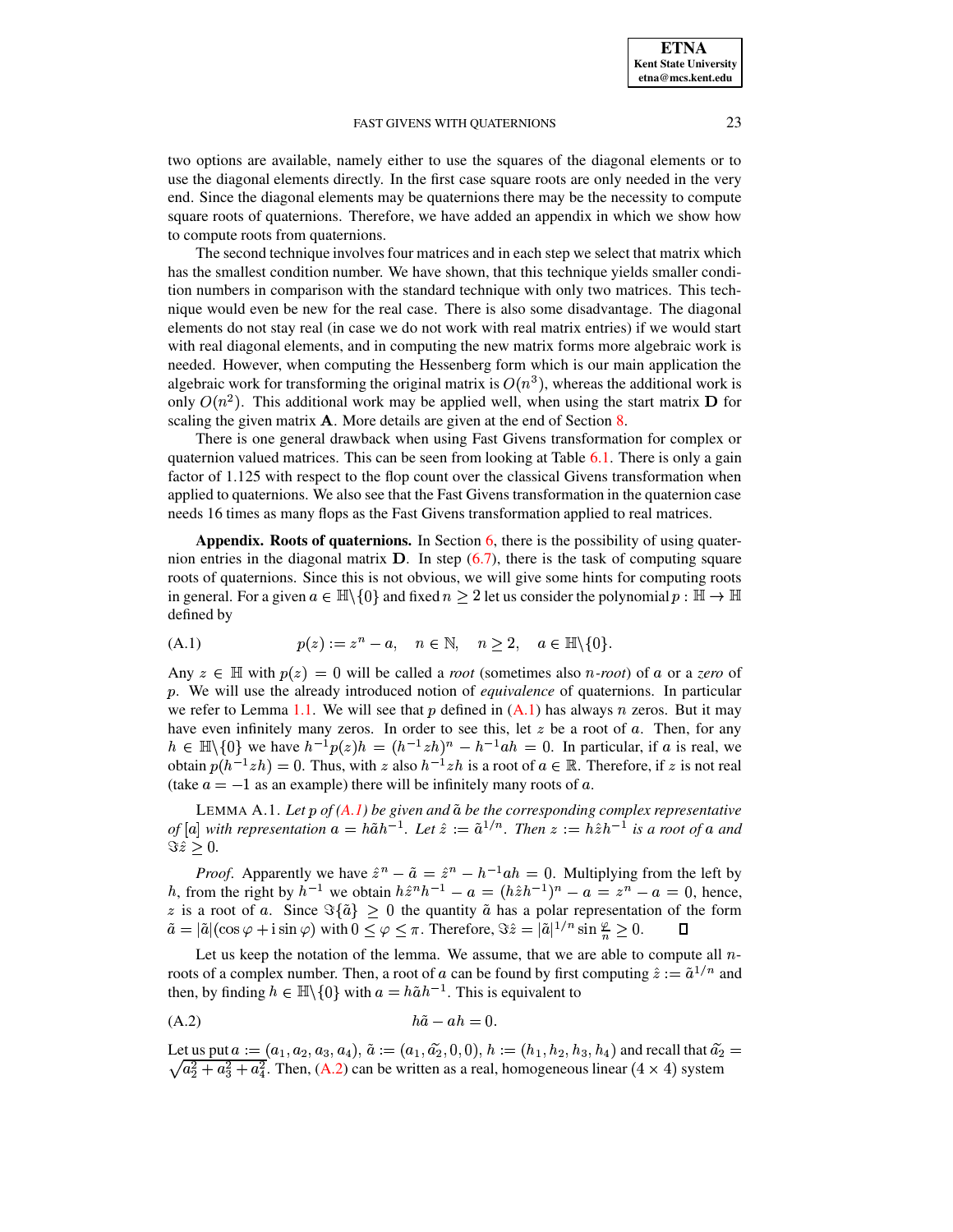<span id="page-23-0"></span>(A.3) 
$$
\mathbf{A}h = \mathbf{0}
$$
 with  $\mathbf{A} = \begin{pmatrix} 0 & -a_2 + \tilde{a_2} & -a_3 & -a_4 \\ a_2 - \tilde{a_2} & 0 & -a_4 & a_3 \\ a_3 & a_4 & 0 & -a_2 - \tilde{a_2} \\ a_4 & -a_3 & a_2 + \tilde{a_2} & 0 \end{pmatrix} \in \mathbb{R}^{4 \times 4}$ ,

where **A** is of rank 2 if  $a \notin \mathbb{R}$ . For the details see Janovská and Opfer [10]. If a solution  $h \in \mathbb{H}\backslash\{0\}$  has been found, the wanted root is (according to Lemma A.1)  $z = h\hat{z}h^{-1}$ . In case a is real or complex there is no problem finding  $\sqrt[n]{a}$ . We may, therefore, assume that  $|a_3| + |a_4| > 0$ . This is equivalent to  $\tilde{a_2} > |a_2|$ .

One solution  $h$  of  $(A.3)$  is:

<span id="page-23-1"></span>(A.4) 
$$
h := \begin{pmatrix} h_1 \\ h_2 \\ 1 \end{pmatrix}, \quad \begin{pmatrix} h_1 \\ h_2 \end{pmatrix} := \begin{pmatrix} \frac{a_3 - a_4}{\tilde{a}_2 - a_2} \\ \frac{a_3 + a_4}{\tilde{a}_2 - a_2} \end{pmatrix}.
$$

Another, independent solution  $\eta$  is

$$
\eta := \begin{pmatrix} 1 \\ 1 \\ h_3 \\ h_4 \end{pmatrix}, \begin{pmatrix} h_3 \\ h_4 \end{pmatrix} := \begin{pmatrix} \frac{a_3 - a_4}{\widetilde{a}_2 + a_2} \\ \frac{a_3 + a_4}{\widetilde{a}_2 + a_2} \end{pmatrix} \text{ for } a_4 \neq 0;
$$

 $(A.5)$ 

$$
\eta := \begin{pmatrix} 1/h_3 \\ 2h_3 \\ 1 \end{pmatrix}
$$
 in case  $a_4 = 0$ .

By this technique all *n*-roots of the complex  $\tilde{a}$  produce a quaternion root of a, therefore, there are *n* such roots. Let us treat a little example with  $n = 2$ ,  $a := (1,0,3,4)$ . Then,  $\tilde{a} = (1, 5, 0, 0)$  and  $\hat{z} = \sqrt{1 + 5i} = 1.7463 + 1.4316i$ . The solution (A.4) of (A.3) is  $h = (-0.2, 1.4, 1, 1)$  and the final solution is  $z = h\hat{z}h^{-1} = (1.7463, 0, 0.8590, 1.1453)$ . We mention a just released article by Kuba[12] where in particular polar representations of roots of quaternions are given. However, there are no explicit formulas to find the roots in the presented cartesian form.

Appendix A. Why we do need quaternion arithmetic. There is the well known isomorphism, see van der Waerden[18, p. 55]

$$
1:\mathbb{H}\to\mathbb{C}^{2\times 2},
$$

which is defined by

$$
1(x_1, x_2, x_3, x_3) = \begin{pmatrix} x_1 + x_2 i & x_3 + x_4 i \\ -x_3 + x_4 i & x_1 - x_2 i \end{pmatrix}.
$$

Thus, in pure mathematical terms, we could transfer all quaternion problems to complex matrix problems. However, we will see by the smallest possible example, that the results are disastrous from a numerical point of view. Let  $a = (a_1, a_2, a_3, a_4)$ ,  $b = (b_1, b_2, b_3, b_4) \in \mathbb{H}$ and  $\alpha_1 = a_1 + a_2 i$ ,  $\alpha_2 = a_3 + a_4 i$ ,  $\beta_1 = b_1 + b_2 i$ ,  $\beta_2 = b_3 + b_4 i \in \mathbb{C}$  be given and define

$$
\mathbf{A} := \begin{pmatrix} a & 0 \\ b & a \end{pmatrix} \in \mathbb{H}^{2 \times 2}.
$$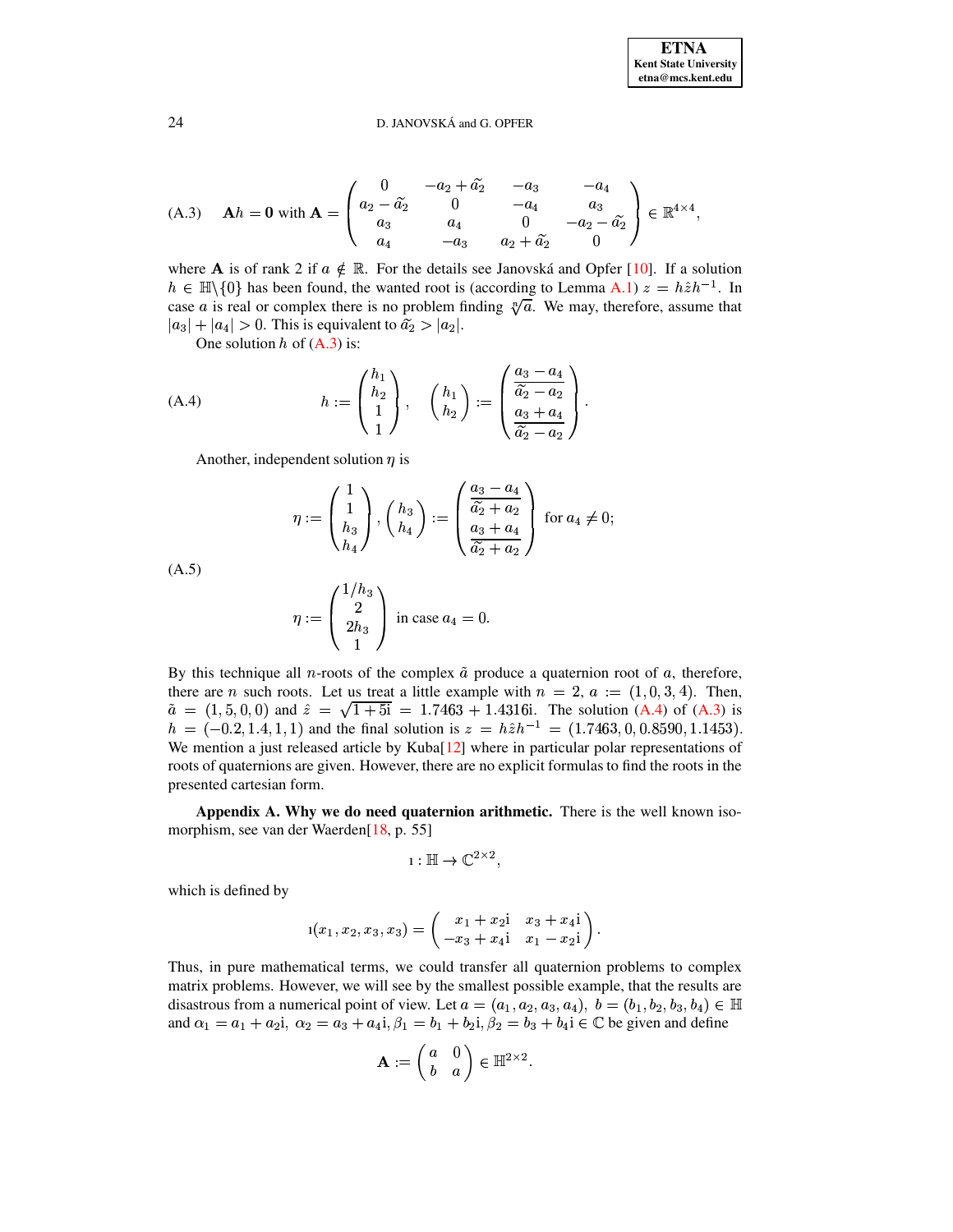Then, the corresponding complex matrix is

$$
\tilde{\mathbf{A}} := \mathbf{1}(\mathbf{A}) := \begin{pmatrix} \mathbf{1}(a) & \mathbf{1}(0) \\ \mathbf{1}(b) & \mathbf{1}(a) \end{pmatrix} = \begin{pmatrix} \frac{\alpha_1}{-\alpha_2} & \frac{\alpha_2}{\alpha_1} & 0 & 0 \\ -\frac{\beta_1}{\beta_2} & \frac{\beta_2}{\beta_1} & \frac{\alpha_1}{-\alpha_2} & \frac{\alpha_2}{\alpha_1} \end{pmatrix} \in \mathbb{C}^{4 \times 4}.
$$

All eigenvalues of **A** are  $[a]$  and  $\tilde{a} := a_1 + \sqrt{a_2^2 + a_3^2 + a_4^2}$  is its complex representative. The four eigenvalues of **A** are  $\tilde{a}$ ,  $\tilde{a}$ , each double. If we choose  $a = (1, 0, 3, 4)$ , then  $\tilde{a} = 1+5i$ and  $eig(\tilde{A})$  of MATLAB (version 5.3) produces

> $1.00000\,00263\,4178 - 4.99999\,99947\,3164\,\mathrm{i},$  $0.99999\,99736\,5822 - 5.00000\,00052\,6835\,\mathrm{i}$  ,  $0.99999\,99635\,5056 + 4.99999\,99733\,2945\,\mathrm{i}$  $1.00000\,00364\,4944 + 5.00000\,00266\,7055\,\mathrm{i}.$

There is a loss of 6-7 decimal digits. The same is true in newer versions of MATLAB. Even the pairs of conjugate eigenvalues are not recognized. For matrices only a little larger, the same technique produces results with even fewer correct places. Therefore, the idea to go to complex matrices if quaternions should be treated numerically, has in general to be avoided because of the danger of significant error propagation.

There is also a  $(4\times4)$  real matrix analogue for quaternions. See Gürlebeck and Sprößig[[8,](#page-24-10) p. 12]. An application to the same example displays errors of the same nature.

**Acknowledgment.** The authors acknowledge with pleasure the support of the Grant Agency of the Czech Republic (grant No. 201/02/0844, grant No. 201/02/0595) and support of the project MSM 223400007 of the Czech Ministry of Education.

### **REFERENCES**

- <span id="page-24-5"></span>[1] A. A. ANDA AND H. PARK, *Fast plane rotations with dynamic scaling*, SIAM J. Matrix Anal. Appl. 15 (1994), pp. 162–174.
- <span id="page-24-7"></span>[2] A. BUNSE-GERSTNER, R. BYERS, AND V. MEHRMANN, A quaternion QR algorithm, Numer. Math. 55 (1989), pp. 83–95.
- <span id="page-24-8"></span><span id="page-24-1"></span>[3] J. W. DEMMEL, *Applied numerical linear algebra*, SIAM, Philadelphia, 1997.
- [4] J. J. DONGARRA, J. R. GABRIEL, D. D. KOELLING, AND J. H. WILKINSON, Solving the secular *equation including spin orbit coupling for systems with inversion and time reversal symmetry*, J. Comput. Phys., 54 (1984), pp. 278–288.
- <span id="page-24-2"></span>[5] , *The eigenvalue problem for hermitian matrices with time reversal symmetry*, Linear Algebra Appl., 60 (1984), pp. 27–42.
- <span id="page-24-3"></span>[6] M. GENTLEMAN, Least squares computations by Givens transformations without square roots, J. Inst. Math. Appl. 12 (1973), pp. 329–336.
- [7] Ü¿Ýç¿\_Ðáäè{ÍMÁ{Ì , *Numerical computation of the characteristic values of a real symmetric matrix*, Oak Ridge Natl. Lab. Report: ORNL 1574, 1954.
- <span id="page-24-10"></span>[8] K. GÜRLEBECK AND W. SPRÖSSIG, *Quaternionic analysis and elliptic boundary value problems*, Birkhäuser, Basel, 1990, ISNM 89.
- <span id="page-24-4"></span>[9] S. HAMMARLING, *A note on modifications to the Givens plane rotations*, J. Inst. Math. Appl. 13 (1974), pp. 215–218.
- <span id="page-24-0"></span>[10] Þ׿{Ü0ÄÁeà}èeÌÎÉAñÄëÄÁ{ÃòÐ׿eóÂïtô0ÍMÈ, *Givens' transformation applied to quaternion valued vectors*, BIT Numerical Mathematics, 43 (2003), pp. 991–1002. [typographical error in title caused by publisher]
- <span id="page-24-6"></span>[11] D. JANOVSKÁ AND G. OPFER, *Givens' reduction of a quaternion-valued matrix to upper Hessenberg form*, to appear in ENUMAT 2005.
- <span id="page-24-9"></span>[12] G. KUBA, *Wurzelziehen aus Quaternionen*, Mitt. Math. Ges. Hamburg 23/1 (2004), pp. 81–94. (in German: Finding the roots of quaternions)